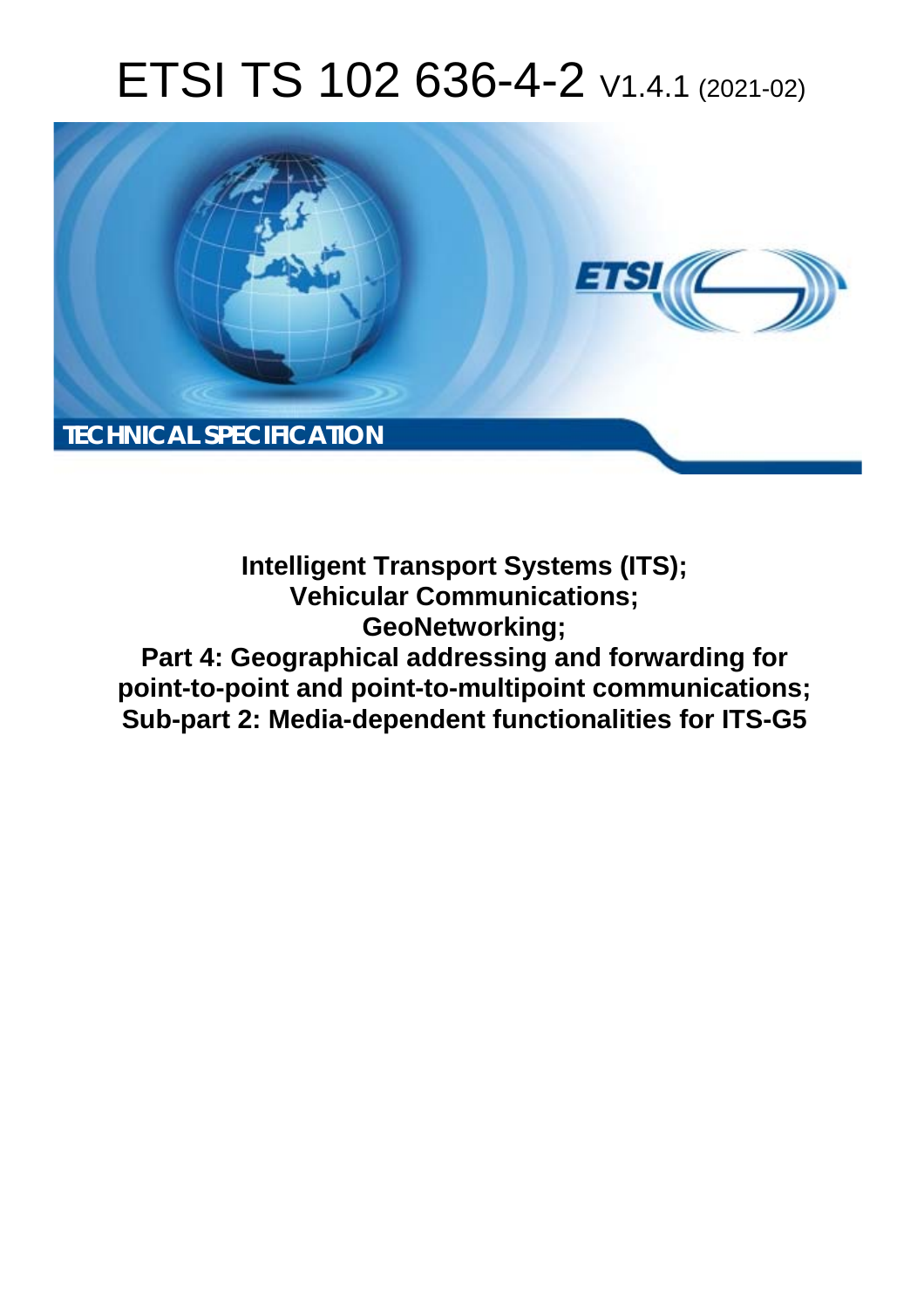Reference

RTS/ITS-00375

Keywords

addressing, ITS, network, point-to-multipoint, point-to-point, protocol

#### *ETSI*

#### 650 Route des Lucioles F-06921 Sophia Antipolis Cedex - FRANCE

Tel.: +33 4 92 94 42 00 Fax: +33 4 93 65 47 16

Siret N° 348 623 562 00017 - NAF 742 C Association à but non lucratif enregistrée à la Sous-Préfecture de Grasse (06) N° 7803/88

#### *Important notice*

The present document can be downloaded from: <http://www.etsi.org/standards-search>

The present document may be made available in electronic versions and/or in print. The content of any electronic and/or print versions of the present document shall not be modified without the prior written authorization of ETSI. In case of any existing or perceived difference in contents between such versions and/or in print, the prevailing version of an ETSI deliverable is the one made publicly available in PDF format at [www.etsi.org/deliver](http://www.etsi.org/deliver).

Users of the present document should be aware that the document may be subject to revision or change of status. Information on the current status of this and other ETSI documents is available at <https://portal.etsi.org/TB/ETSIDeliverableStatus.aspx>

If you find errors in the present document, please send your comment to one of the following services: <https://portal.etsi.org/People/CommiteeSupportStaff.aspx>

#### *Copyright Notification*

No part may be reproduced or utilized in any form or by any means, electronic or mechanical, including photocopying and microfilm except as authorized by written permission of ETSI. The content of the PDF version shall not be modified without the written authorization of ETSI. The copyright and the foregoing restriction extend to reproduction in all media.

> © ETSI 2021. All rights reserved.

**DECT™**, **PLUGTESTS™**, **UMTS™** and the ETSI logo are trademarks of ETSI registered for the benefit of its Members. **3GPP™** and **LTE™** are trademarks of ETSI registered for the benefit of its Members and of the 3GPP Organizational Partners. **oneM2M™** logo is a trademark of ETSI registered for the benefit of its Members and of the oneM2M Partners. **GSM®** and the GSM logo are trademarks registered and owned by the GSM Association.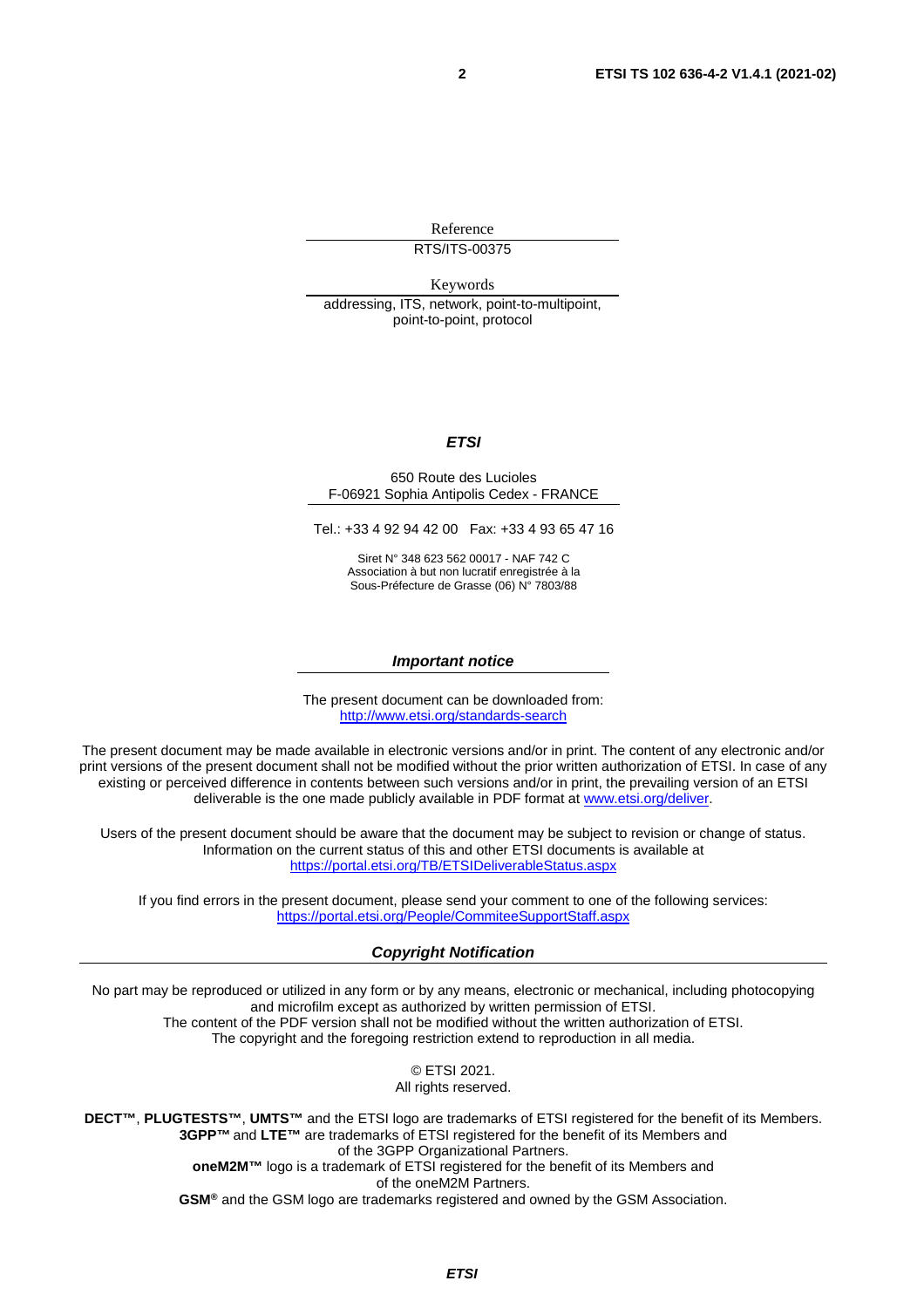## Contents

| 1              |                               |                                                                                   |  |  |  |  |  |  |  |
|----------------|-------------------------------|-----------------------------------------------------------------------------------|--|--|--|--|--|--|--|
| 2              |                               |                                                                                   |  |  |  |  |  |  |  |
| 2.1<br>2.2     |                               |                                                                                   |  |  |  |  |  |  |  |
| 3              |                               |                                                                                   |  |  |  |  |  |  |  |
| 3.1<br>3.2     |                               |                                                                                   |  |  |  |  |  |  |  |
| 3.3            |                               |                                                                                   |  |  |  |  |  |  |  |
| 4              |                               |                                                                                   |  |  |  |  |  |  |  |
| 5              |                               |                                                                                   |  |  |  |  |  |  |  |
| 5.1<br>5.2     |                               |                                                                                   |  |  |  |  |  |  |  |
| 5.3            |                               |                                                                                   |  |  |  |  |  |  |  |
| 5.4            |                               |                                                                                   |  |  |  |  |  |  |  |
| 6              |                               |                                                                                   |  |  |  |  |  |  |  |
| 6.1            |                               |                                                                                   |  |  |  |  |  |  |  |
| 6.2<br>6.2.1   |                               |                                                                                   |  |  |  |  |  |  |  |
| 6.2.2          |                               |                                                                                   |  |  |  |  |  |  |  |
| 6.2.3          |                               |                                                                                   |  |  |  |  |  |  |  |
| 6.3            |                               |                                                                                   |  |  |  |  |  |  |  |
| 6.3.1<br>6.3.2 |                               |                                                                                   |  |  |  |  |  |  |  |
| 6.3.3          |                               |                                                                                   |  |  |  |  |  |  |  |
| 6.4            |                               |                                                                                   |  |  |  |  |  |  |  |
| $\tau$         |                               |                                                                                   |  |  |  |  |  |  |  |
| 7.1            |                               |                                                                                   |  |  |  |  |  |  |  |
| 7.2            |                               |                                                                                   |  |  |  |  |  |  |  |
| 7.2.1<br>7.2.2 |                               |                                                                                   |  |  |  |  |  |  |  |
| 8              |                               |                                                                                   |  |  |  |  |  |  |  |
|                | <b>Annex A (normative):</b>   |                                                                                   |  |  |  |  |  |  |  |
|                | <b>Annex B</b> (informative): |                                                                                   |  |  |  |  |  |  |  |
|                | <b>Annex C</b> (informative): |                                                                                   |  |  |  |  |  |  |  |
| C.1            |                               |                                                                                   |  |  |  |  |  |  |  |
| C.2            |                               | Enhancements of non-area and area Contention-Based Forwarding (CBF) algorithms 19 |  |  |  |  |  |  |  |
|                | <b>Annex D</b> (informative): |                                                                                   |  |  |  |  |  |  |  |
|                |                               |                                                                                   |  |  |  |  |  |  |  |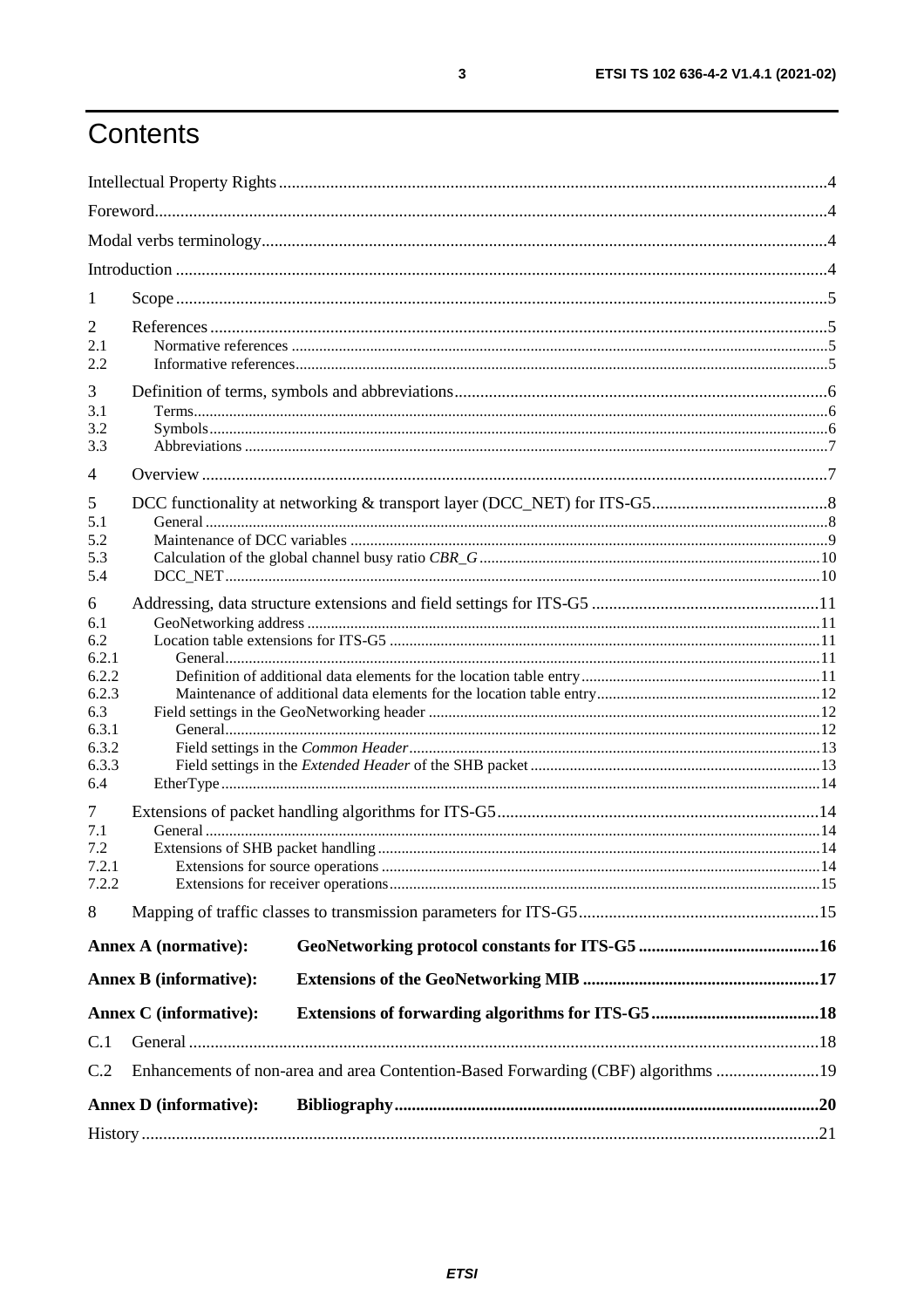## <span id="page-3-0"></span>Intellectual Property Rights

#### Essential patents

IPRs essential or potentially essential to normative deliverables may have been declared to ETSI. The information pertaining to these essential IPRs, if any, is publicly available for **ETSI members and non-members**, and can be found in ETSI SR 000 314: *"Intellectual Property Rights (IPRs); Essential, or potentially Essential, IPRs notified to ETSI in respect of ETSI standards"*, which is available from the ETSI Secretariat. Latest updates are available on the ETSI Web server ([https://ipr.etsi.org/\)](https://ipr.etsi.org/).

Pursuant to the ETSI IPR Policy, no investigation, including IPR searches, has been carried out by ETSI. No guarantee can be given as to the existence of other IPRs not referenced in ETSI SR 000 314 (or the updates on the ETSI Web server) which are, or may be, or may become, essential to the present document.

#### **Trademarks**

The present document may include trademarks and/or tradenames which are asserted and/or registered by their owners. ETSI claims no ownership of these except for any which are indicated as being the property of ETSI, and conveys no right to use or reproduce any trademark and/or tradename. Mention of those trademarks in the present document does not constitute an endorsement by ETSI of products, services or organizations associated with those trademarks.

## Foreword

This Technical Specification (TS) has been produced by ETSI Technical Committee Intelligent Transport Systems (ITS).

The present document is part 4, sub-part 2 of a multi-part deliverable. Full details of the entire series can be found in part 1 [\[i.1\]](#page-4-0).

## Modal verbs terminology

In the present document "**shall**", "**shall not**", "**should**", "**should not**", "**may**", "**need not**", "**will**", "**will not**", "**can**" and "**cannot**" are to be interpreted as described in clause 3.2 of the [ETSI Drafting Rules](https://portal.etsi.org/Services/editHelp!/Howtostart/ETSIDraftingRules.aspx) (Verbal forms for the expression of provisions).

"**must**" and "**must not**" are **NOT** allowed in ETSI deliverables except when used in direct citation.

## Introduction

The GeoNetworking protocol is a network protocol that provides packet routing in an ad hoc network. It makes use of geographical positions for packet transport. GeoNetworking supports the communication among individual ITS-Ss as well as the distribution of packets in geographical areas.

GeoNetworking can be executed over different ITS access technologies for short-range wireless technologies, such as ITS-G5. In order to reuse the GeoNetworking protocol specification for multiple ITS access technologies, the specification is separated into media-independent and media-dependent functionalities. Media-independent GeoNetworking functionalities are those which are common to all ITS access technologies for short-range wireless communication and are specified in ETSI EN 302 636-4-1 [\[1](#page-4-0)]. The present document specifies media-dependent functionalities for GeoNetworking when using the ITS access technology ITS-G5 (see ETSI EN 302 663 [\[2](#page-4-0)]). The specification in the present document should be regarded as ITS-G5 specific extensions of the GeoNetworking protocol specified in ETSI EN 302 636-4-1 [[1\]](#page-4-0) and does not represent a distinct protocol entity.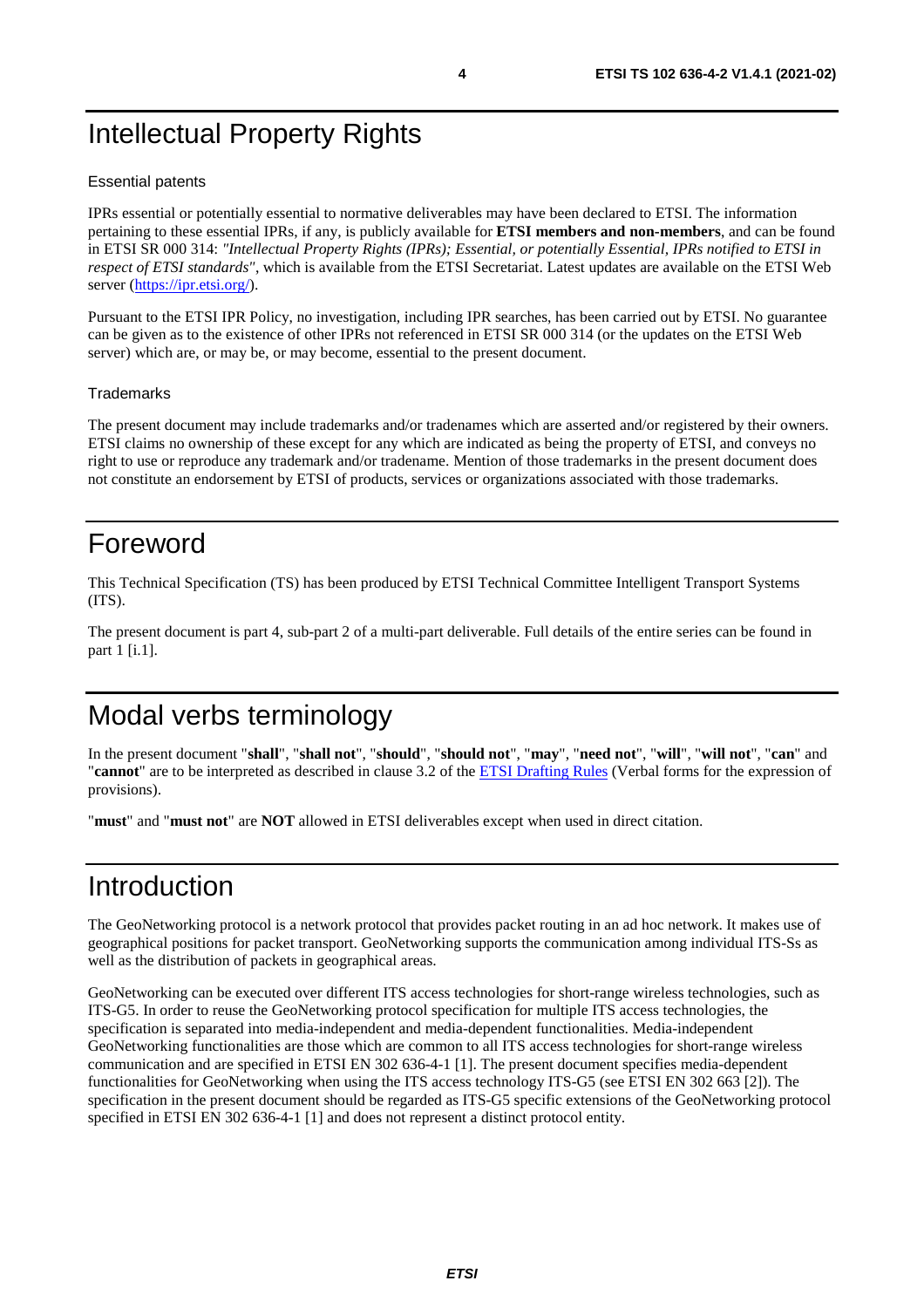### <span id="page-4-0"></span>1 Scope

The present document specifies the media-dependent functionalities for GeoNetworking defined in ETSI EN 302 636-4-1 [1] over ITS-G5 defined in ETSI EN 302 663 [2] as a network protocol for ad hoc routing in vehicular environments.

## 2 References

### 2.1 Normative references

References are either specific (identified by date of publication and/or edition number or version number) or non-specific. For specific references, only the cited version applies. For non-specific references, the latest version of the referenced document (including any amendments) applies.

Referenced documents which are not found to be publicly available in the expected location might be found at <https://docbox.etsi.org/Reference>.

NOTE: While any hyperlinks included in this clause were valid at the time of publication, ETSI cannot guarantee their long term validity.

The following referenced documents are necessary for the application of the present document.

| $\lceil 1 \rceil$ | ETSI EN 302 636-4-1 (V1.4.1): "Intelligent Transport Systems (ITS); Vehicular Communications;<br>GeoNetworking; Part 4: Geographical addressing and forwarding for point-to-point and point-to-<br>multipoint communications; Sub-part 1: Media-Independent Functionality". |
|-------------------|-----------------------------------------------------------------------------------------------------------------------------------------------------------------------------------------------------------------------------------------------------------------------------|
| $[2]$             | ETSI EN 302 663 (V1.3.1): "Intelligent Transport Systems (ITS); ITS-G5 Access layer<br>specification for Intelligent Transport Systems operating in the 5 GHz frequency band".                                                                                              |
| $[3]$             | ETSI TS 103 175 (V1.1.1): "Intelligent Transport Systems (ITS); Cross Layer DCC Management<br>Entity for operation in the ITS G5A and ITS G5B medium".                                                                                                                      |
| $[4]$             | ETSI TS 102 687 (V1.2.1): "Intelligent Transport Systems (ITS); Decentralized Congestion<br>Control Mechanisms for Intelligent Transport Systems operating in the 5 GHz range; Access layer<br>part".                                                                       |
| $[5]$             | ETSI TS 103 301 (V1.3.1): "Intelligent Transport Systems (ITS); Vehicular Communications;<br>Basic Set of Applications; Facilities layer protocols and communication requirements for<br>infrastructure services".                                                          |
| [6]               | Car-2-Car Communication Consortium Version 1.5.2: "Basic System Profile".                                                                                                                                                                                                   |
| $\sqrt{2}$        |                                                                                                                                                                                                                                                                             |

NOTE: Available at [https://www.car-2-car.org/documents/basic-system-profile.](https://www.car-2-car.org/documents/basic-system-profile)

### 2.2 Informative references

References are either specific (identified by date of publication and/or edition number or version number) or non-specific. For specific references, only the cited version applies. For non-specific references, the latest version of the referenced document (including any amendments) applies.

NOTE: While any hyperlinks included in this clause were valid at the time of publication, ETSI cannot guarantee their long term validity.

The following referenced documents are not necessary for the application of the present document but they assist the user with regard to a particular subject area.

- [i.1] ETSI EN 302 636-1 (V1.2.1): "Intelligent Transport Systems (ITS); Vehicular Communications; GeoNetworking; Part 1: Requirements".
- [i.2] ETSI EN 302 665 (V1.1.1): "Intelligent Transport Systems (ITS); Communications Architecture".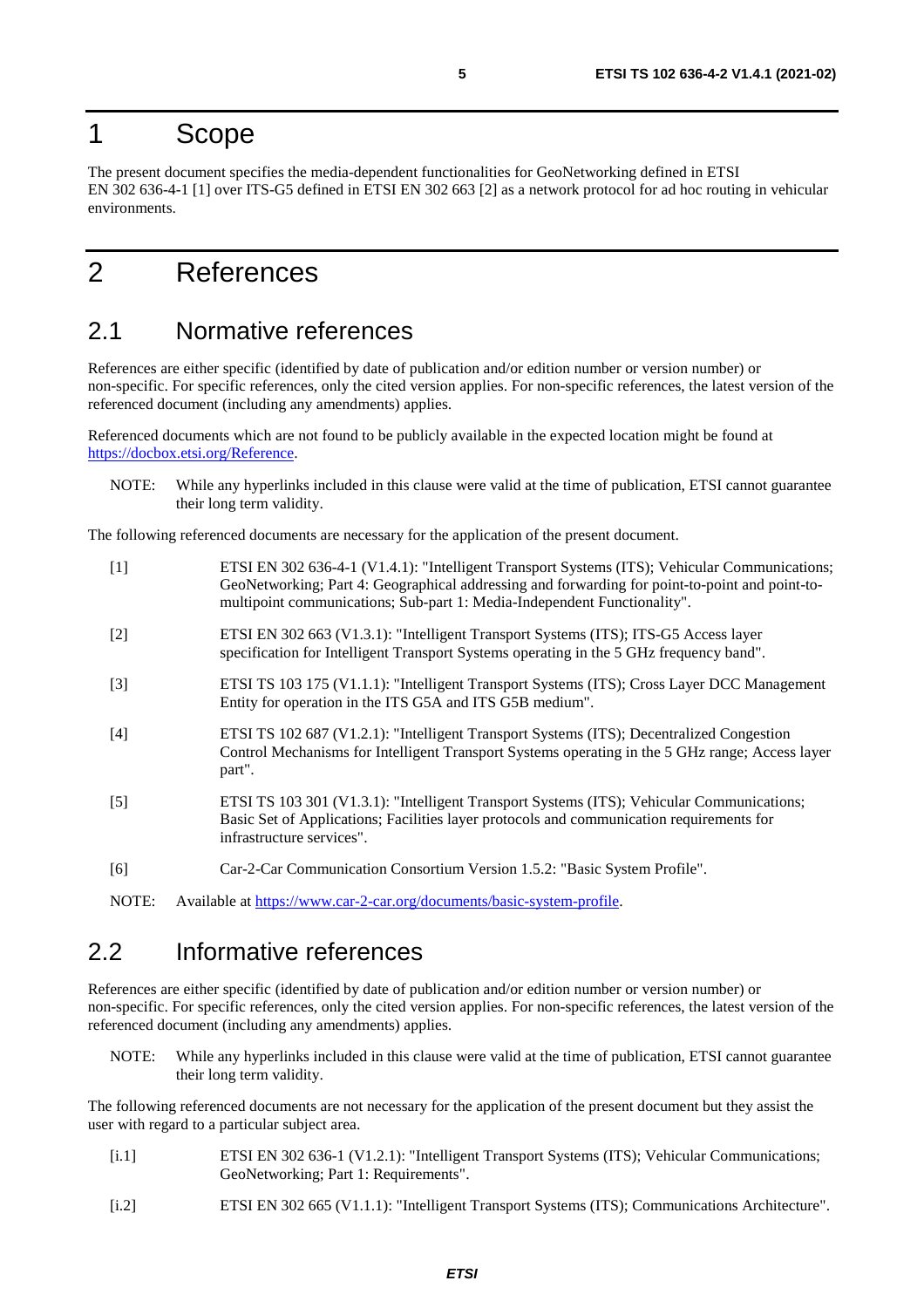- <span id="page-5-0"></span>[i.3] ETSI EN 302 571 (V2.1.1): "Intelligent Transport Systems (ITS); Radiocommunications equipment operating in the 5 855 MHz to 5 925 MHz frequency band; Harmonised Standard covering the essential requirements of article 3.2 of Directive 2014/53/EU". [i.4] IEEE 802.11TM-2016: "IEEE Standard for Information technology - Telecommunications and information exchange between systems - Local and metropolitan area networks-Specific requirements - Part 11: Wireless LAN Medium Access Control (MAC) and Physical Layer (PHY) Specifications".
- $[i.5]$  IEEE<sup>TM</sup> Registration Authority.
- NOTE: Available at<https://standards.ieee.org/content/ieee-standards/en/products-services/regauth/index.html>.
- $[i.6]$  List of assigned EtherTypes at the IEEE<sup>TM</sup> Registration Authority.
- NOTE: Available at<http://standards-oui.ieee.org/ethertype/eth.txt>.

### 3 Definition of terms, symbols and abbreviations

#### 3.1 Terms

For the purposes of the present document, the terms given in ETSI EN 302 636-4-1 [\[1](#page-4-0)], ETSI EN 302 663 [\[2](#page-4-0)], ETSI TS 103 175 [\[3](#page-4-0)], ETSI TS 102 687 [\[4](#page-4-0)] and the following apply:

**1-hop channel busy ratio:** highest local channel busy ratio that the ego ITS station has received from its 1-hop neighbourhood over a certain time

**2-hop channel busy ratio:** highest 1-hop channel busy ratio that the ego ITS station has received from its 1-hop neighbourhood over a certain time

**channel busy ratio:** time-dependent value between zero and one (both inclusive) representing the fraction of time that the channel was busy

**global channel busy ratio:** maximum of the local channel busy ratio, the 1-hop channel busy ratio and the 2-hop channel busy ratio

**local channel busy ratio:** time-dependent value between zero and one (both inclusive) representing the channel busy ratio as perceived locally by a specific ITS station

### 3.2 Symbols

For the purposes of the present document, the symbols given in ETSI EN 302 636-4-1 [\[1](#page-4-0)], ETSI EN 302 663 [\[2](#page-4-0)], ETSI TS 103 175 [\[3](#page-4-0)], ETSI TS 102 687 [\[4](#page-4-0)] and the following apply:

|                  | CBR_L_0_Hop Local channel busy ratio for a specific frequency channel for ego ITS station     |
|------------------|-----------------------------------------------------------------------------------------------|
|                  | $CBR\_L\_1\_Hop$ Highest received value of $CBR\_R\_0\_Hop$                                   |
|                  | <b>CBR</b> L 2 Hop Highest received value of CBR R 1 Hop                                      |
|                  | CBR_R_0_Hop Local channel busy ratio CBR_L_0_Hop disseminated in single-hop broadcast packets |
|                  | CBR_R_1_Hop Highest received CBR_L_1_Hop disseminated in single-hop broadcast packets         |
| $CBR\_Target$    | Intended global channel busy ratio                                                            |
| CBR G            | Global channel busy ratio for a specific frequency channel                                    |
| T Cbr            | Lifetime of the channel busy ratio                                                            |
| $T_{\perp}$ Trig | Trigger interval to update CBR G                                                              |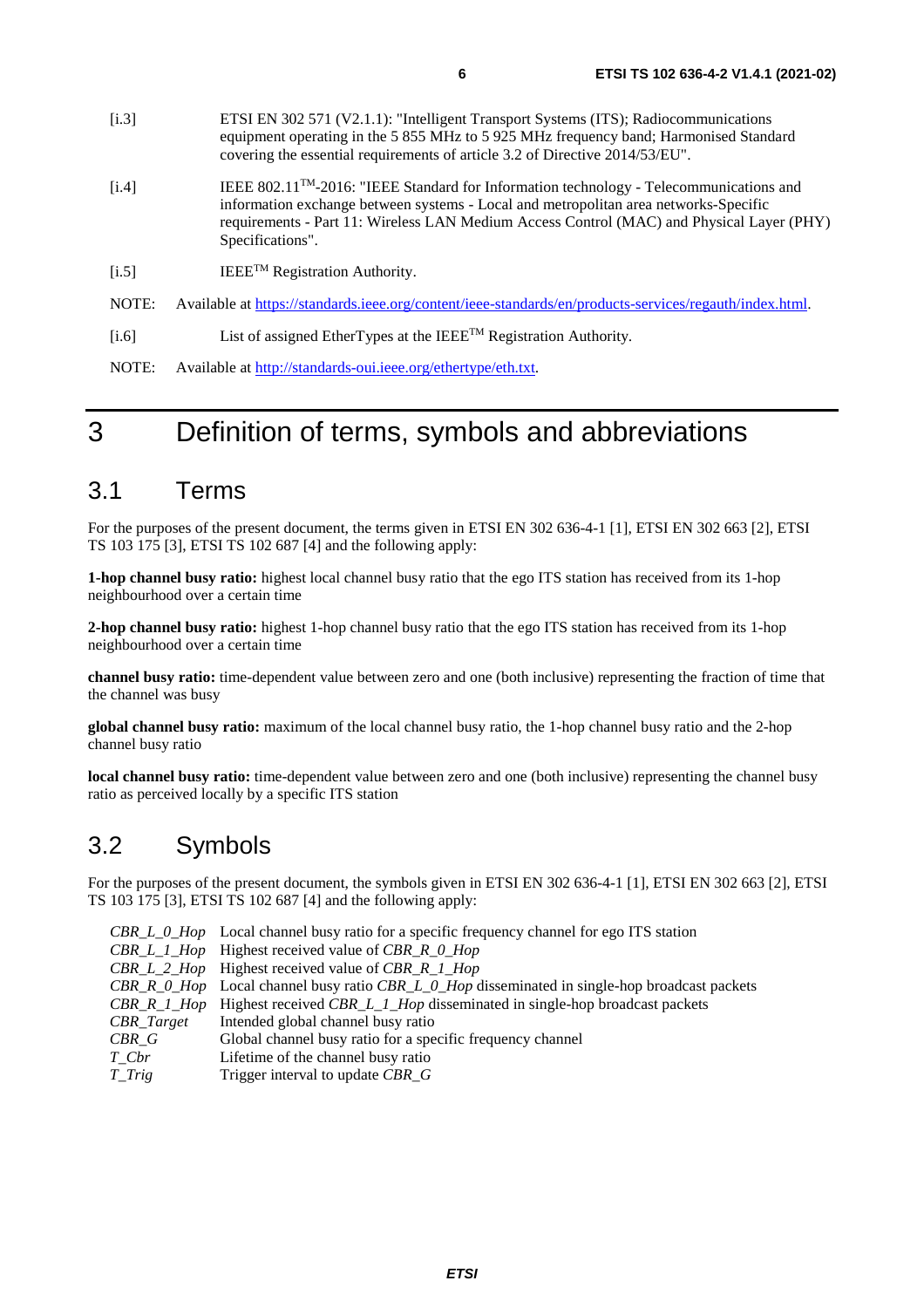#### <span id="page-6-0"></span>3.3 Abbreviations

For the purposes of the present document, the abbreviations given in ETSI EN 302 636-4-1 [[1\]](#page-4-0), ETSI EN 30[2](#page-4-0) 663 [2], ETSI TS 103 175 [[3\]](#page-4-0), ETSI TS 102 687 [\[4](#page-4-0)] and the following apply:

LocTEX Location Table Entry eXtension

### 4 Overview

The present document specifies the media-dependent functionalities necessary to run the GeoNetworking protocol defined in ETSI EN 302 636-4-1 [\[1\]](#page-4-0) over the ITS-G5 access technology defined in ETSI EN 302 663 [\[2](#page-4-0)]. The functionalities are:

- Decentralized congestion control (DCC) at the networking & transport layer for the ITS-G5 access technology, specifically information sharing for DCC (DCC\_NET) (clause [5](#page-7-0)).
- Addressing, data structure extensions and field settings in the GeoNetworking headers for ITS-G5 (clause [6](#page-10-0)).
- Extensions for packet handling of the GeoNetworking protocol for ITS-G5 (clause [7\)](#page-13-0).
- Mapping of traffic classes to transmission parameters for ITS-G5 (clause [8\)](#page-14-0).

The present document also proposes extensions for forwarding algorithms of the GeoNetworking protocol for ITS-G5 (annex [C\)](#page-17-0).

Figure 1 illustrates the ITS reference architecture as specified in ETSI EN 302 665 [\[i.2](#page-4-0)]. The present document specifies ITS-G5 specific, media-dependent functionalities for the GeoNetworking protocol, which are found in the networking & transport layer.



**Figure 1: ITS-S reference architecture as specified in ETSI EN 302 665 [\[i.2\]](#page-4-0)** 

A GeoNetworking packet transmitted over the ITS-G5 access technology is part of the overall frame/packet structure depicted in figure [2](#page-7-0) (without security) and figure [3](#page-7-0) (with security), respectively:

- 1) The *MAC header* is the header of the MAC protocol of the ITS-G5 access technology. The MAC protocol adds an additional protocol element for the trailer for the MAC FCS as specified in ITS-G5 defined in ETSI EN 302 663 [\[2\]](#page-4-0).
- NOTE 1: The MAC header is not specified by the present document. However, the GeoNetworking protocol sets the MAC address, or more generally the link layer address, in order to define and identify the next hop of a GeoNetworking packet.
- 2) The LLC header is the header of 802.2 LLC (see ETSI EN 302 663 [[2](#page-4-0)]).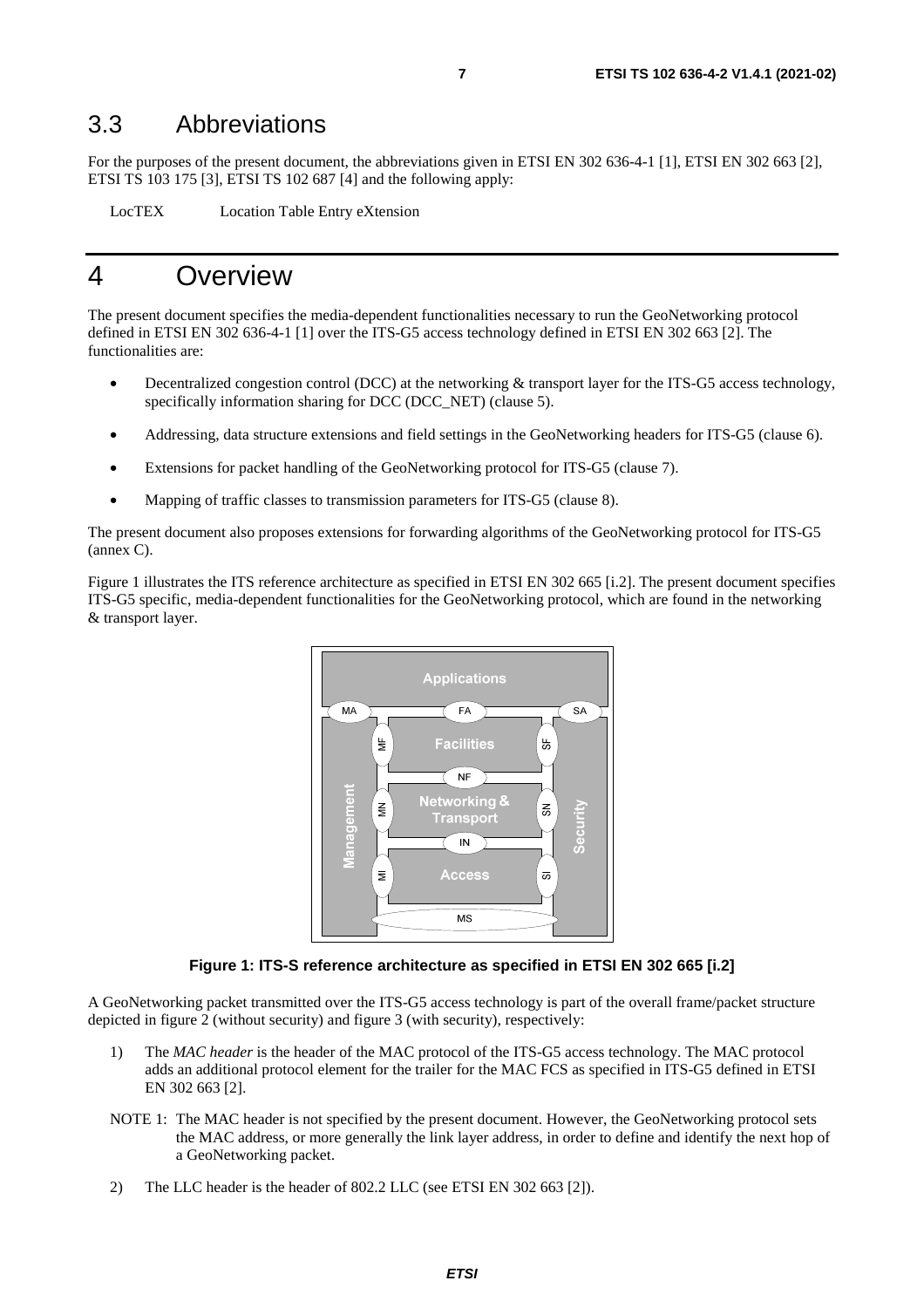- <span id="page-7-0"></span>3) The *GeoNetworking header* is the header of the GeoNetworking packet as defined in ETSI EN 302 636-4-1 [[1\]](#page-4-0) extended for media-dependent GeoNetworking functionality over ITS-G5 as specified in the present document.
- 4) The optional payload represents the user data that are created by upper protocol entities, i.e. the T-SDU or GN6-SDU. It is passed to the GeoNetworking protocol for transmission.
- NOTE 2: The general packet structure is shown as seen by the MAC protocol of the ITS-G5 access technology.
- NOTE 3: Some GeoNetworking packets do not carry a payload, such as Beacon.

| MAC    | <b>LLC Header</b> | GeoNetworking | Payload    |
|--------|-------------------|---------------|------------|
| Header |                   | Header        | (optional) |

#### **Figure 2: GeoNetworking packet structure over ITS-G5 (without security)**

| <b>MAC</b> |            | <b>GeoNetworking</b> | <b>GeoNetworking Secured Packet</b>              |  |  |  |
|------------|------------|----------------------|--------------------------------------------------|--|--|--|
| Header     | LLC Header | Basic                | with Common Header, Optional Extended Header and |  |  |  |
|            |            | Header               | <b>Optional Payload</b>                          |  |  |  |

#### **Figure 3: GeoNetworking packet structure over ITS-G5 (with security)**

## 5 DCC functionality at networking & transport layer (DCC\_NET) for ITS-G5

### 5.1 General

An ITS-S operating the ITS-G5 access technology supports Decentralized Congestion Control (DCC) to ensure that the radio channel is not congested by too many transmissions within a certain geographical range (see ETSI EN 302 571 [[i.3](#page-5-0)]. As specified in ETSI TS 103 175 [[3\]](#page-4-0), clause 5 "DCC architecture", the DCC functionality is distributed among the entities DCC\_FAC, DCC\_NET, DCC\_ACC and DCC\_CROSS at the different layers and entities of the ITS reference architecture (see figure 4).



**Figure 4: DCC architecture as specified in ETSI TS 103 175 [[3\]](#page-4-0)**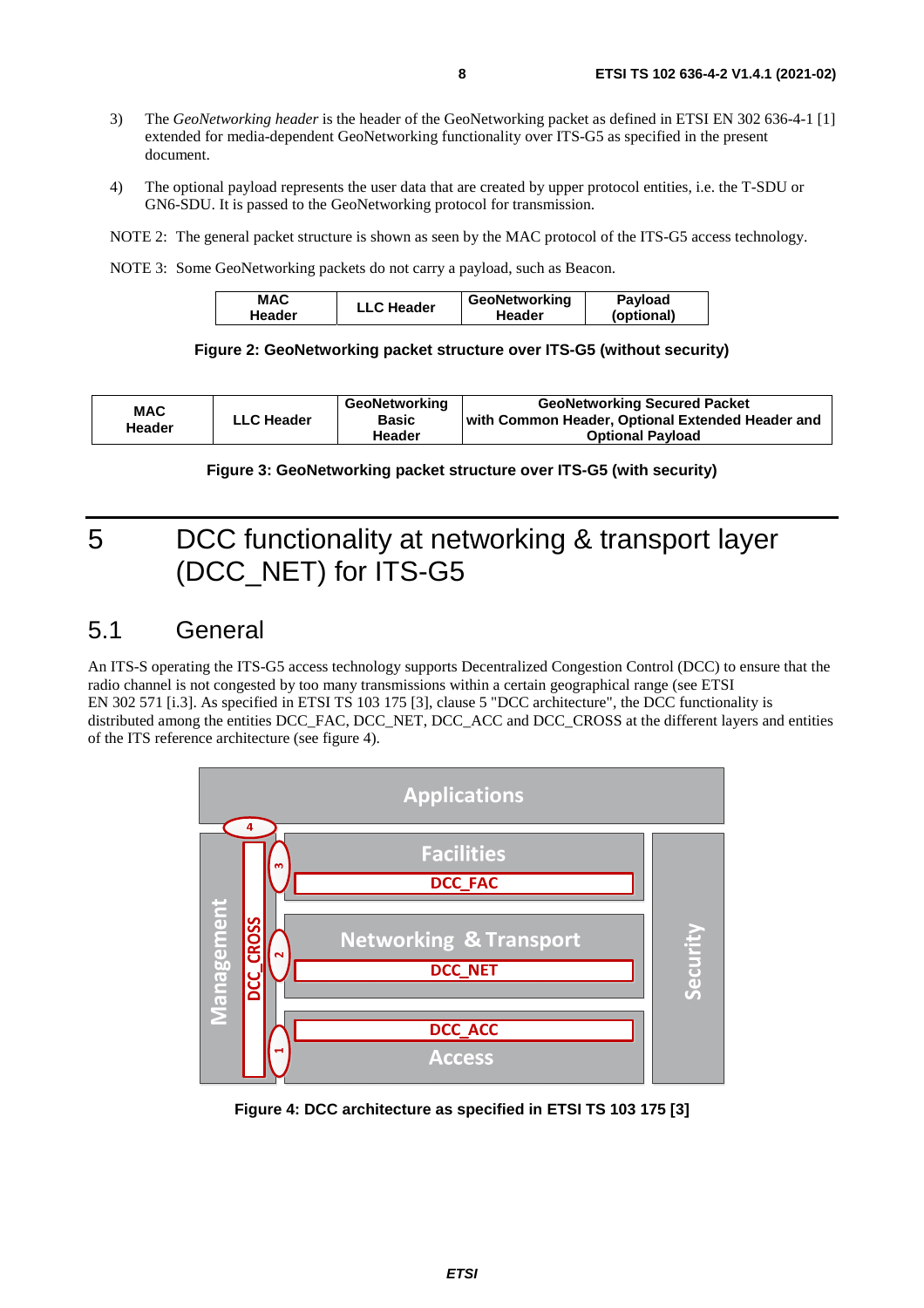<span id="page-8-0"></span>The GeoNetworking protocol (see ETSI EN 302 636-4-1 [\[1](#page-4-0)]) over the ITS-G5 access technology (see ETSI EN 302 663 [[2\]](#page-4-0)) provides the DCC functionality over ITS-G5 access technology (DCC\_NET). DCC\_NET shall support the following functionality:

- maintain DCC state variables as specified in clause 5.2;
- periodically calculate the global Channel Busy Ratio *CBR\_G* as specified in clause [5.3](#page-9-0);
- process and provide DCC-related information to the DCC\_CROSS entity as specified in clause [5.4;](#page-9-0)
- store and maintain DCC-related information using the Location Table Entry Extension for ITS-G5 (LocTEX-G5) as specified in clause [6.2;](#page-10-0)
- transmit and receive DCC-related information to other GeoNetworking routers using the extensions for GeoNetworking packet handling as specified in clause [7.2](#page-13-0).

In addition, DCC\_NET may provide DCC-related information to the GN forwarding algorithm as specified in annex [C](#page-17-0).

### 5.2 Maintenance of DCC variables

If DCC\_NET is present, it shall maintain the following DCC variables:

- $\bullet$  *CBR\_L\_0\_Hop*,
- *CBR\_L\_1\_Hop*,
- *CBR*  $L$  2 Hop,
- *CBR\_R\_0\_Hop*,
- *CBR\_R\_1\_Hop*,
- *CBR\_G*, and
- *CBR\_Target*.

The CBR variables are described in detail in table 1.

| Table 1: Description of DCC variables in DCC_NET |  |
|--------------------------------------------------|--|
|                                                  |  |

| <b>Parameter</b> | <b>Description</b>                                                                                  |
|------------------|-----------------------------------------------------------------------------------------------------|
|                  | Measured local channel busy ratio CBR, disseminated to neighbouring ITS-S as                        |
| CBR L 0 Hop      | CBR_R_0_Hop.The local CBR measurement is performed in the access layer and specified in             |
|                  | ETSI TS 102 687 [4].                                                                                |
|                  | CBR_L_1_Hop is the maximum CBR_R_0_Hop value received from a neighbouring ITS-S in a                |
| CBR_L_1_Hop      | given $T$ Cbr interval, i.e. it is the 1-hop channel busy ratio. It is subsequently disseminated to |
|                  | neighbours as CBR_R_1_Hop.                                                                          |
|                  | CBR_L_2_Hop is the maximum CBR_R_1_Hop value received from a neighbouring ITS-S in a                |
| CBR_L_2_Hop      | given $T$ Cbr interval, i.e. it is the 2-hop channel busy ratio. It is calculated locally and not   |
|                  | disseminated directly by an ITS-S.                                                                  |
| CBR_R_0_Hop      | Disseminated (measured) local channel busy ratio (CBR_L_0_Hop), i.e. CBR_L_0_Hop becomes            |
|                  | CBR R 0 Hop when disseminated. At the receiving ITS-S, it becomes CBR L 1 Hop.                      |
|                  | Disseminated 1-hop channel busy ratio (CBR L 1 Hop), i.e. CBR L 1 Hop becomes                       |
| $CBR_R_1_H$      | CBR_R_1_Hop when disseminated. At the receiving ITS-S it becomes CBR_L_2_Hop.                       |
| CBR G            | Global channel busy ratio at ego ITS-S, used in the DCC algorithm (maximum over                     |
|                  | CBR_L_0_Hop, CBR_L_1_Hop and CBR_L_2_Hop), see clause 5.3.                                          |
|                  | Intended global channel busy ratio that DCC tries to achieve. CBR_Target is constant and its        |
| CBR_Target       | value shall be the same at DCC_NET and DCC_ACC.                                                     |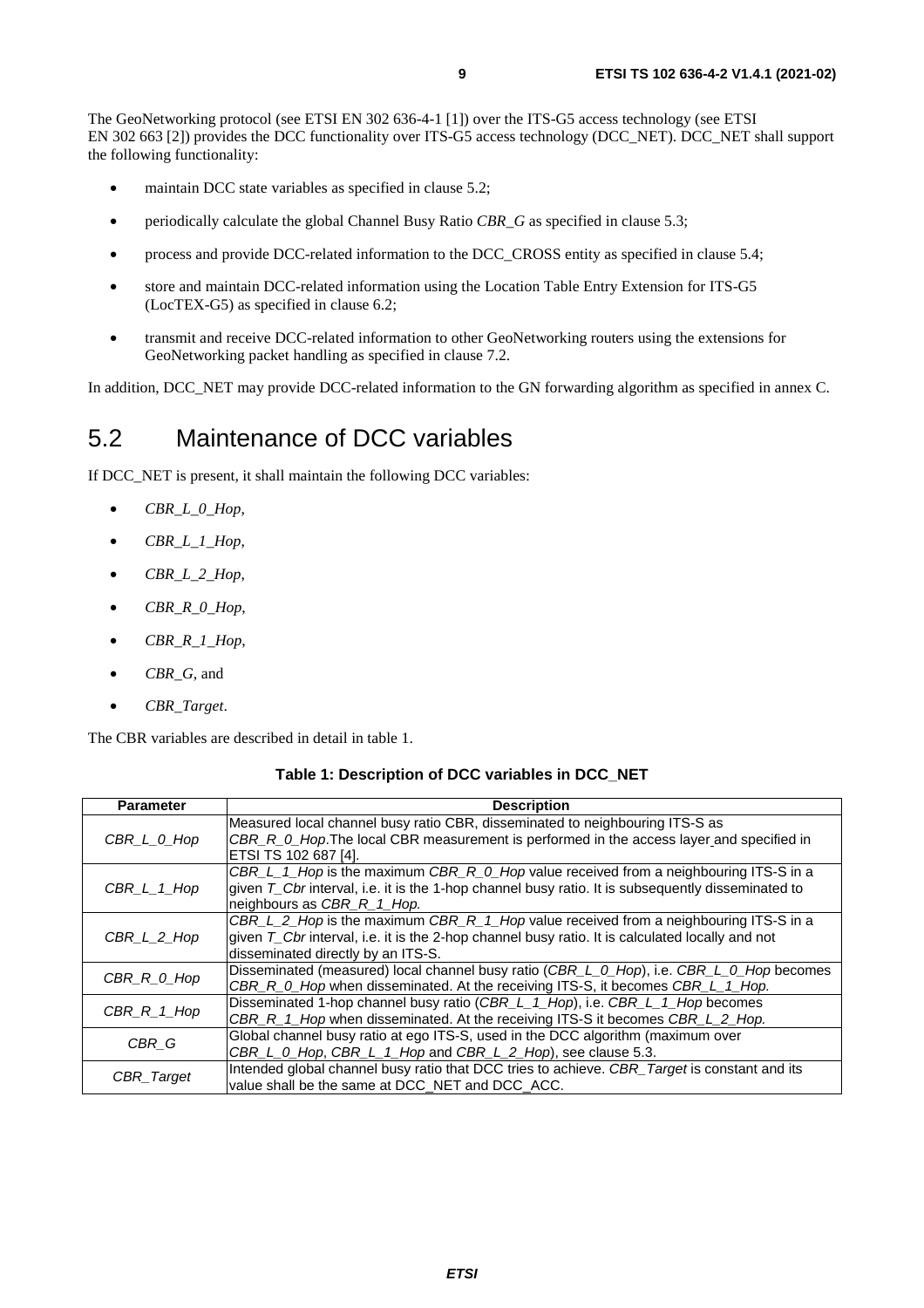<span id="page-9-0"></span>The DCC variables *CBR\_R\_0\_Hop* and *CBR\_R\_1\_Hop* are per ITS-S in the location table (see clause [6.2](#page-10-0) "Location table extensions for ITS-G5" in the present document), i.e. for every ITS-S, *i*, in the location table:

- *CBR\_R\_0\_Hop* $(i)$  is the remote *CBR\_L\_0\_Hop* received from *i*,
- *CBR\_R\_1\_Hop*(*i*) is the remote *CBR\_L\_1\_Hop* received from *i.*

### 5.3 Calculation of the global channel busy ratio *CBR\_G*

To calculate *CBR\_G*, the following steps shall be executed at every *T\_Trig*:

The value of *T\_Trig* equals the GeoNetworking protocol constant [itsGNCBRGTriggerInterval](#page-15-0). Within the trigger interval *T\_Trig*, all ITS-S shall start with a random time offset.

The values of *CBR\_L\_1\_Hop(0)* and *CBR\_L\_2\_Hop(0)* shall be initialized to 0.

NOTE: The time offset prevents that all ITS-Ss to trigger the calculation of *CBR\_G* at the same time.

**Step 1:** Calculate the average of *CBR\_R\_0\_Hop*(*i*), i.e.

$$
\overline{CBR\_R\_0\_Hop} := \frac{1}{n_0} \sum_{i} CBR\_R\_0\_Hop(i) \quad \forall i \text{ where } CBR\_R\_0\_Hop(i) \text{ is not older than } T\_Cbr
$$

where  $n_0$  is the total number of the *CBR\_R\_0\_Hop* entries that are not outdated (older than *T\_Cbr)* 

**Step 2:** к\_к\_v\_пор > c\_bк\_target

*CBR\_L\_1\_Hop* := max<sub>i</sub> {  $CBR_R_0_H$  *CBR\_R\_0\_Hop* (i) } during the last CBR lifetime *T\_Cbr* 

**Else** 

- set *CBR\_L\_1\_Hop* to the second largest *CBR\_R\_0\_Hop* (i) during the last CBR lifetime *T\_Cbr*
- **Step 3:** Calculate the average of *CBR\_R\_1\_Hop*(*i*), i.e.

$$
CBR_R_1_0
$$
  
=  $\frac{1}{n_1} \sum_{i} CBR_R_1_0$  (i)  $\forall i$  where  $CBR_R_1_0$  (i) is not older than  $T_C$  for

where  $n_1$  is the total number of the *CBR\_R\_1\_Hop* entries that are not outdated (older than  $T\_Cbr$ )

**Step 4:** к\_к\_1\_пор > c\_bк\_target

$$
CBR\_L\_2\_Hop := \max_i \{ \text{ }CBR\_R\_1\_Hop \text{ (i)} \} \text{ during the last CBR lifetime } T\_Cbr
$$

**Else** 

Set *CBR\_L\_2\_Hop* to the second largest *CBR\_R\_1\_Hop* (i) during the last CBR lifetime *T\_Cbr* 

**Step 5:** Calculate the global channel busy ratio CBR\_G

*CBR\_G* (*n*) := max ( *CBR\_L\_0\_Hop* (*n*-1), *CBR\_L\_1\_Hop* (*n*), *CBR\_L\_2\_Hop* (*n*) )

where n corresponds to the *n*th trigger interval, *T\_trig*

The *CBR* G value is passed from the DCC\_NET entity to the DCC\_CROSS entity (see clause 5.4) and input to the DCC algorithm running at the access layer as specified in ETSI TS 102 687 [\[4](#page-4-0)].

### 5.4 DCC\_NET

As specified in ETSI TS 103 175 [\[3](#page-4-0)], clause 5.3 "DCC\_NET", if GeoNetworking over ITS-G5 is used, a DCC\_NET entity shall be present.

(5)

(1)

(2)

(3)

(4)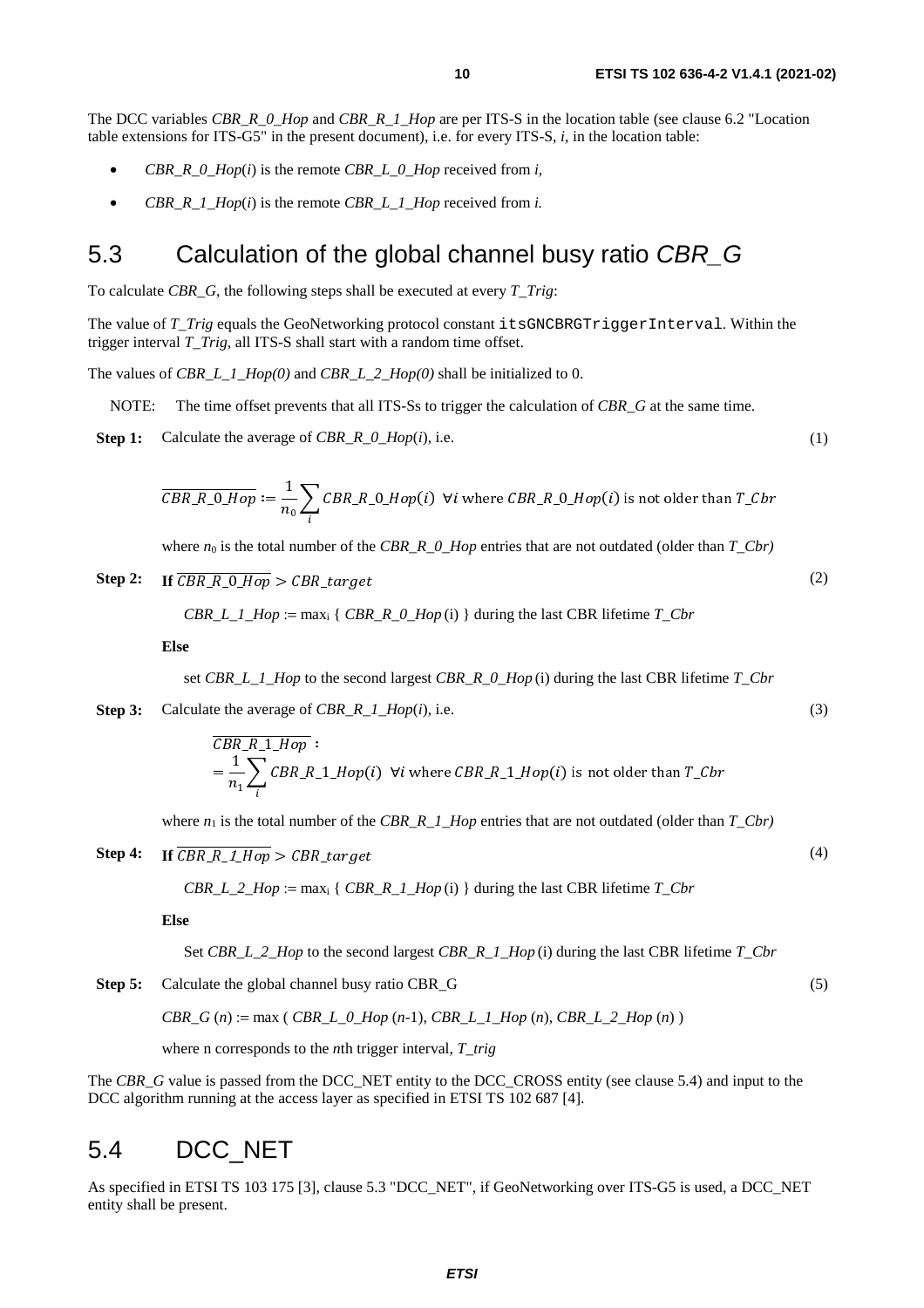<span id="page-10-0"></span>The DCC\_NET entity shall process the local CBR value, the CBR target value, and optionally the TX power level upper limit of each individual used radio channel as specified in ETSI TS 103 175 [\[3](#page-4-0)], clause 6.2 "DCC parameter evaluation" REQ008.

The service primitives and parameters for the interface between DCC\_NET and the DCC\_CROSS entity via the MN SAP are defined in ETSI TS 103 175 [\[3](#page-4-0)], clause 8.3 "Interface (2) with DCC\_NET (MN SAP)".

NOTE: ETSI TS 103 175 [\[3\]](#page-4-0) also specifies the parameters idle time T<sub>off</sub> per radio channel (REQ012), the available resources that can be allocated per radio channel *CBRa*, (REQ019), and the time when the last message was forwarded to the ITS-G5 radio (REQ019). These parameters are not used in the present document.

### 6 Addressing, data structure extensions and field settings for ITS-G5

### 6.1 GeoNetworking address

As specified in ETSI EN 302 636-4-1 [\[1](#page-4-0)], clause 6, every GeoAdhoc router shall have a unique GeoNetworking address and use the format in figure 5.



#### **Figure 5: GeoNetworking address format as specified in ETSI EN 302 636-4-1 [\[1\]](#page-4-0)**

For the MID field in the GeoNetworking address, the 48-bit MAC address of the ITS-G5 network interface shall be used.

### 6.2 Location table extensions for ITS-G5

#### 6.2.1 General

This clause specifies media-dependent extension to the Location Table Entry (LocTE) for GN over ITS-G5, following the structure specified in ETSI EN 302 636-4-1 [\[1](#page-4-0)], clause 7.1.

#### 6.2.2 Definition of additional data elements for the location table entry

If DCC\_NET (see clause [5](#page-7-0)) is present, the location table of the GeoAdhoc router shall include the extensions - named Location Table Entry Extension for ITS-G5 (LocTEX-G5) - for GN neighbours on ITS-G5 interfaces, as follows:

- Timestamp (local to ego station) of the last update of the LocTEX-G5, *TST\_G5(GN\_ADDR)*.
- Timestamp in the SO PV of the SHB packet header as specified in ETSI EN 302 636-4-1 [\[1](#page-4-0)], clause 9.5.2 "Long Position Vector", *TST\_SO\_PV\_G5(GN\_ADDR)*.
- NOTE: *TST\_SO\_PV\_G5* is only updated when a received packet updates the LocTEX-G5; therefore it does not necessarily equal the media-independent counterpart TST (POS, GN\_ADDR) as specified in ETSI EN 302 636-4-1[[1\]](#page-4-0), clause 7.1.2.
- Transmit power of the packet that updated the LocTEX-G5 entry, as specified in clause [6.3.3,](#page-12-0) table [3](#page-13-0) (field *DCC-MCO* octet 42, Bit 0 to Bit 4), *TX\_POWER\_G5(GN\_ADDR)*.
- Received signal-strength indicator RSSI of the packet that updated the LocTEX-G5 entry, RSSI\_G5(GN\_ADDR).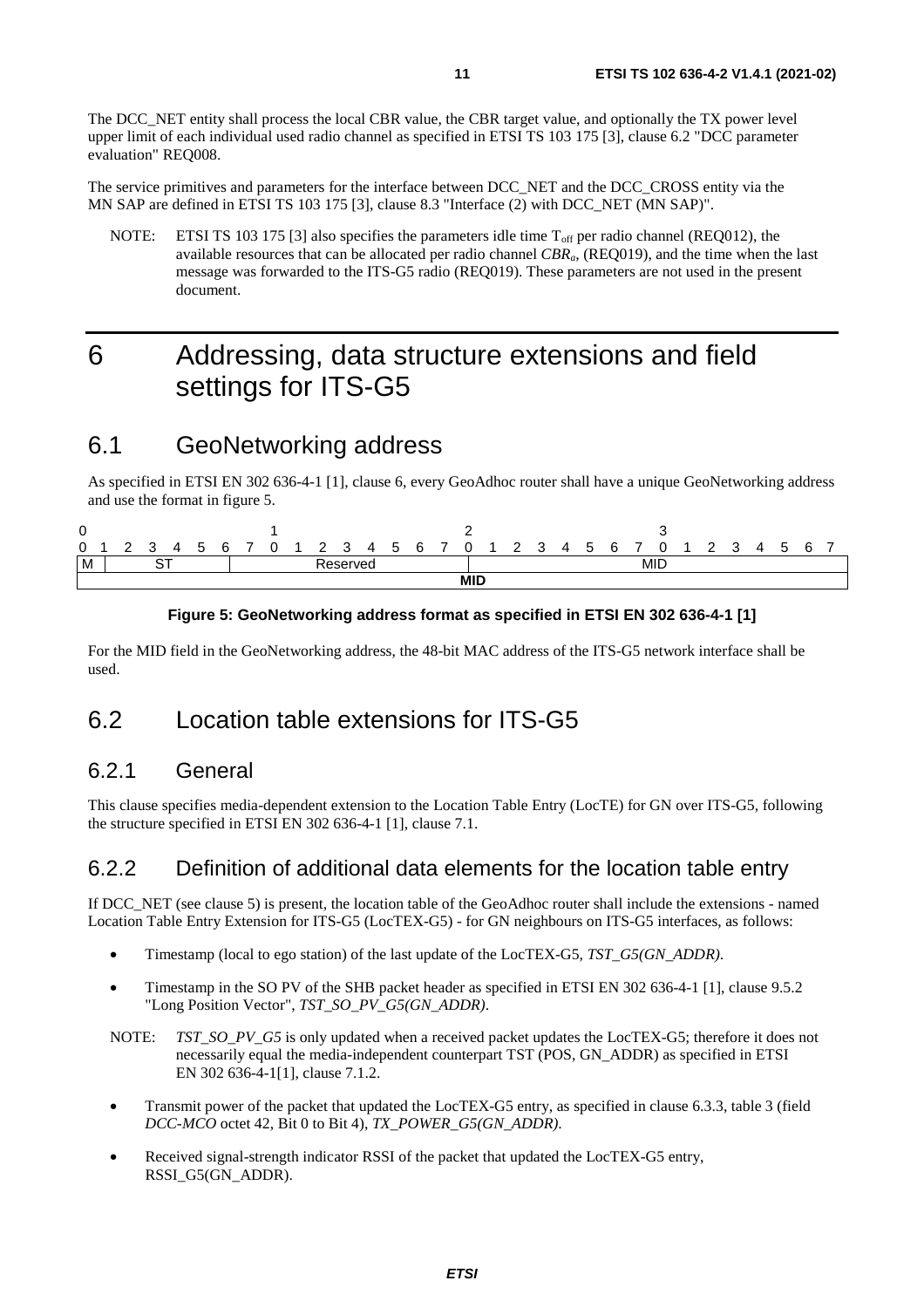- <span id="page-11-0"></span>• Disseminated local channel busy ratio received from GN\_ADDR, *CBR\_R\_0\_Hop* (see clause [5.2\)](#page-8-0)*,* i.e. *CBR\_R\_0\_HOP(GN\_ADDR)*.
- Disseminated 1-hop channel busy ratio received from GN\_ADDR, *CBR\_R\_1\_Hop* (see clause [5.2](#page-8-0)), i.e. *CBR\_R\_1\_HOP(GN\_ADDR).*

#### 6.2.3 Maintenance of additional data elements for the location table entry

The data elements in the LocTEX-G5 shall be updated as specified in ETSI EN 302 636-4-1 [[1](#page-4-0)], clause 7.1 and the following additions:

- The data elements in the LocTEX-G5 shall only be updated for received GeoNetworking SHB packets as specified in ETSI EN 302 636-4-1 [\[1\]](#page-4-0), clause 8.8.4.
- The data elements in the LocTEX-G5 shall **not** be updated if the packet causing the update is a duplicate packet or a packet received on an interface that is not of ITS-G5 type.
- The data elements in the LocTEX-G5 shall **not** be updated if the packet causing the update does **not** contain the optional DCC\_MCO field as specified in clause 6.3 of the present document.
- Upon an update of the LocTE, data elements in the LocTEX-G5 shall be determined as follows:
	- *TST\_G5* shall be determined from the local time source.

NOTE 1: Details are beyond the scope of the present document.

- *TST\_SO\_PV\_G5* shall be copied from the SO PV field in the SHB packet header (see ETSI EN 302 636-4-1 [\[1](#page-4-0)], clause 9.8.4 "SHB packet header") using the TST subfield of the Long Position Vector LPV (see ETSI EN 302 636-4-1 [\[1](#page-4-0)], clause 9.5.2 "Long Position Vector").
- *TX\_POWER\_G5, CBR\_R\_0\_Hop* and *CBR\_R\_1\_Hop* shall be copied from the DCC\_MCO field of the SHB packet header as specified in clause 6.3 of the present document.
- The LocTEX-G5 shall be discarded following the same procedure as for the media-independent fields specified in ETSI EN 302 636-4-1 [\[1\]](#page-4-0), clause 8.1.3 "Maintenance of the Location Table".
- The LocTEX-G5 shall be soft-state, i.e. entries are added with a lifetime *T(LocTEX)* set to the value of the GN protocol constant [itsGnLifetimeLocTEX](#page-15-0). When the lifetime expires, the complete LocTEX-G5 shall be removed.

NOTE 2: The GeoNetworking protocol constants for ITS-G5 are specified in annex H of ETSI EN 302 636-4-1 [\[1](#page-4-0)], and in annex [A](#page-15-0) of the present document.

### 6.3 Field settings in the GeoNetworking header

#### 6.3.1 General

The present clause specifies setting and encoding of GN header fields specific for ITS-G5 access technology, i.e.:

- Traffic class (TC) field in the *Common Header* (clause [6.3.2](#page-12-0));
- DCC-MCO field in the *Extended Header* of the SHB packet (clause [6.3.3](#page-12-0)).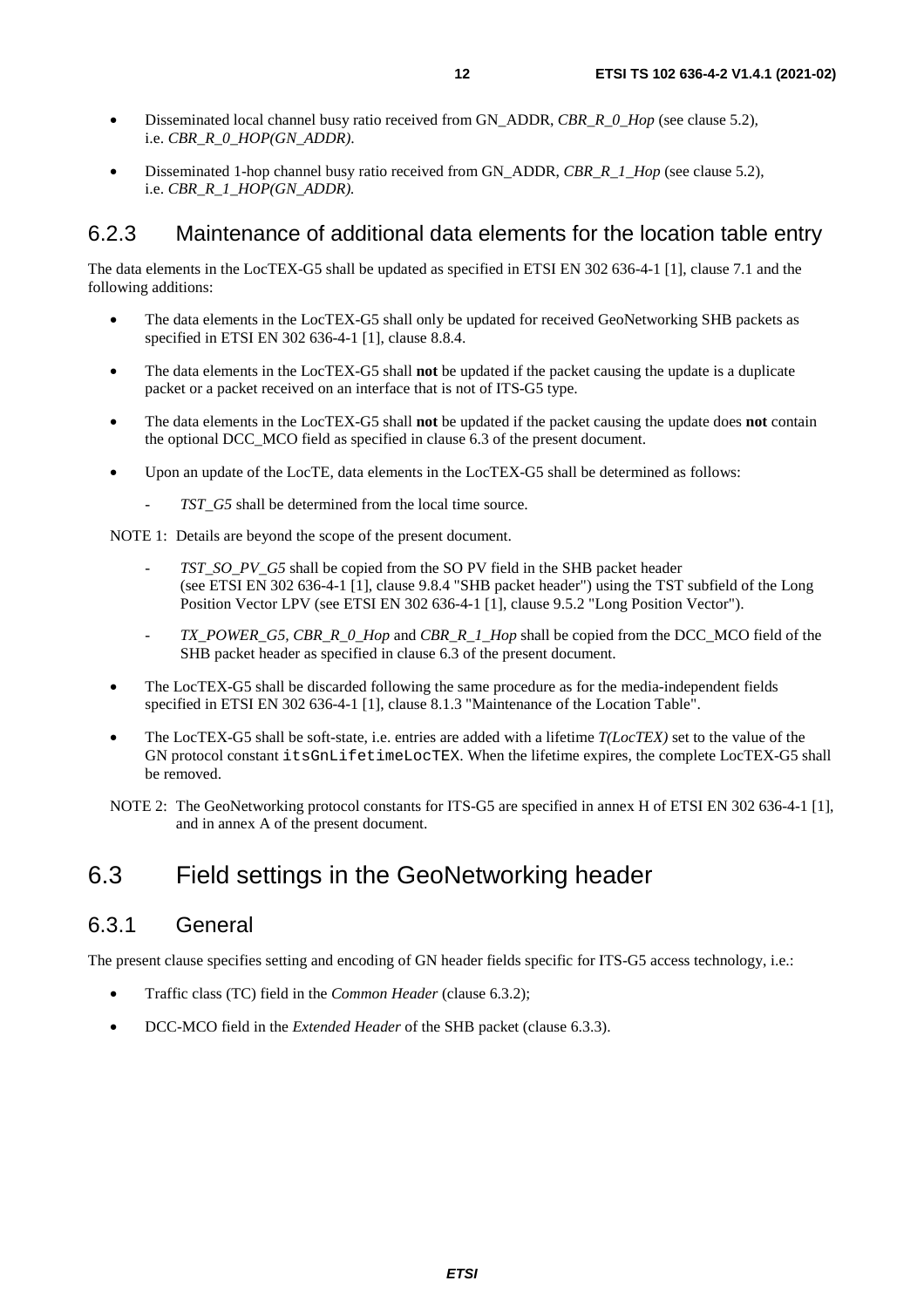#### <span id="page-12-0"></span>6.3.2 Field settings in the *Common Header*

As specified in ETSI EN 302 636-4-1 [\[1](#page-4-0)], the *Common Header* consists of the fields shown in figure 6. The Traffic Class Identifier (TC ID) is transmitted in the *TC* field.

|          | -<br>-    |  |  | ∽ | h<br>∼   |  |   |        | ື          | 4 | ∽ |            |  |  | <u>.</u> |        | д | $\ddot{\phantom{1}}$ | ĥ |  | - | ື | д            |  |  |
|----------|-----------|--|--|---|----------|--|---|--------|------------|---|---|------------|--|--|----------|--------|---|----------------------|---|--|---|---|--------------|--|--|
|          | <b>NH</b> |  |  |   | Reserved |  | _ | $\sim$ |            |   |   | <b>HST</b> |  |  |          | $\tau$ | ╰ |                      |   |  |   |   | <b>Flags</b> |  |  |
| וח<br>−∟ |           |  |  |   |          |  |   |        | <b>MHL</b> |   |   |            |  |  | Reserved |        |   |                      |   |  |   |   |              |  |  |

#### **Figure 6:** *Common Header* **format as specified in ETSI EN 302 636-4-1 [[1](#page-4-0)]**

As specified in ETSI EN 302 636-4-1 [\[1](#page-4-0)], clause 8.7.2, the *TC* field consists of three sub-fields, i.e. SCF, channel offload and TC ID (see table 2).

| <b>Field</b> | Field name                              | <b>Octet/bit position</b> |                  | Type                                                                      | Unit | <b>Description</b>                                                                                                                                                                                                                                                                                                                                                                                 |
|--------------|-----------------------------------------|---------------------------|------------------|---------------------------------------------------------------------------|------|----------------------------------------------------------------------------------------------------------------------------------------------------------------------------------------------------------------------------------------------------------------------------------------------------------------------------------------------------------------------------------------------------|
| #            |                                         | First                     | Last             |                                                                           |      |                                                                                                                                                                                                                                                                                                                                                                                                    |
| $1 - 4$      | See table 4 in ETSI EN 302 636-4-1 [1]  |                           |                  |                                                                           |      |                                                                                                                                                                                                                                                                                                                                                                                                    |
| 5            | ТC                                      | Octet 2<br>Bit 0          | Octet 2<br>Bit 7 | Three sub-fields:<br>1 bit selector,<br>1 bit selector.<br>6 bit selector | n/a  | Traffic class represents facility layer<br>requirements on packet transport.<br>Bit 0: SCF<br>Flag indicating whether the packet shall be<br>buffered when no neighbour exists (store-<br>carry-forward).<br><b>IBit 1: Channel Offload</b><br>Flag indicating whether the packet can be<br>loffloaded to another channel.<br>Bit 2 to Bit 7: TC ID<br>TC ID as specified in the present document. |
| $6-9$        | See table 4 in ETSI EN 302 636-4-1 [1]. |                           |                  |                                                                           |      |                                                                                                                                                                                                                                                                                                                                                                                                    |

**Table 2:** *TC* **field in the** *Common Header*

The mapping between TC ID and AC is specified in clause [8](#page-14-0).

#### 6.3.3 Field settings in the *Extended Header* of the SHB packet

As specified in ETSI EN 302 636-4-1 [\[1](#page-4-0)], clause 8.8.4, the SHB packet header carries a 4-byte, reserved field for media-dependent functionality (figure 7).



#### **Figure 7: The SHB packet header format as specified in ETSI EN 302 636-4-1 [[1](#page-4-0)]**

The present document replaces the field *Reserved* in ETSI EN 302 636-4-1 [[1\]](#page-4-0), table 3 by the field *DCC-MCO* (see table [3](#page-13-0)). The DCC-MCO consists of several sub-fields and shall be encoded as shown in table [3.](#page-13-0)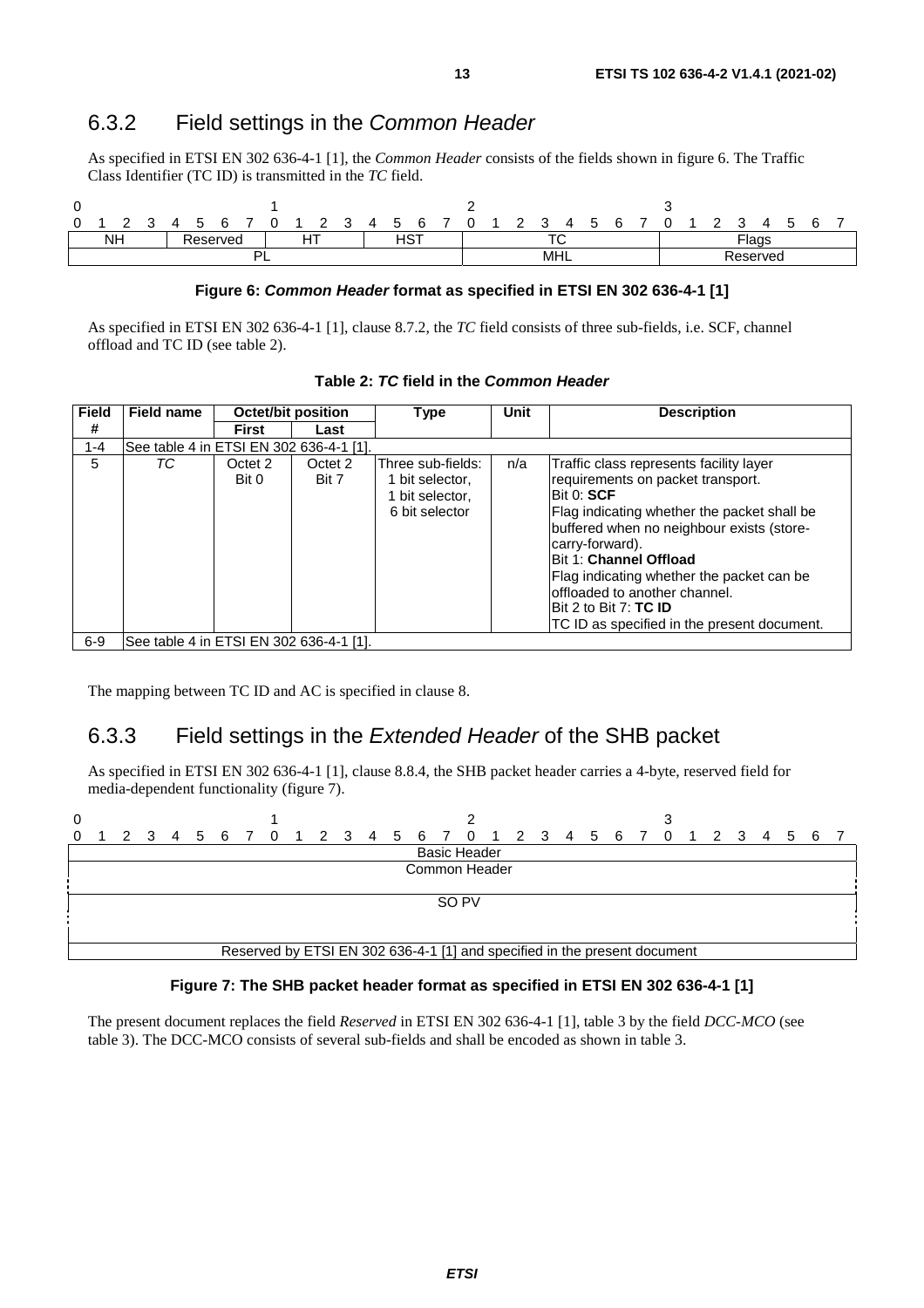<span id="page-13-0"></span>

| <b>Field</b> | Field name                             | <b>Octet/bit position</b> |          | Type                          | Unit | <b>Description</b>                                                                                                                                                                                                                                                                                                                                                                                                                                                |
|--------------|----------------------------------------|---------------------------|----------|-------------------------------|------|-------------------------------------------------------------------------------------------------------------------------------------------------------------------------------------------------------------------------------------------------------------------------------------------------------------------------------------------------------------------------------------------------------------------------------------------------------------------|
| #            |                                        | First                     | Last     |                               |      |                                                                                                                                                                                                                                                                                                                                                                                                                                                                   |
| $1 - 3$      | See ETSI EN 302 636-4-1 [1], table 13. |                           |          |                               |      |                                                                                                                                                                                                                                                                                                                                                                                                                                                                   |
| 4            | DCC-MCO<br>(was<br>Reserved)           | Octet 40                  | Octet 43 | 32-bit<br>unsigned<br>integer | n/a  | <b>Octet: 40</b><br>IBit 0 to Bit 7: Current CBR L 0 Hop<br>encoded as floor(CBR_L_0_Hop x 255)<br>Octet 41<br>Bit 0 to Bit 7: Current CBR_L_1_Hop<br>encoded as floor(CBR_L_1_Hop x 255)<br><b>Octet 42</b><br>Bit 0 to Bit 4: Transmit power of the current<br>packet, E.I.R.P [0 dBm to 31 dBm, unit 1 dBm,<br>values higher than 31 dBm shall be set to<br>31 dBm]<br>IBit 5 to Bit 7: Reserved for future use<br><b>Octet 43</b><br><b>IReserved for MCO</b> |

#### **Table 3: Fields of the SHB packet header**

NOTE: The present document specifies fields in the *Extended Header* only for the SHB packet header and not for other packet header types.

### 6.4 EtherType

The GeoNetworking protocol over ITS-G5 access technology as specified in ETSI EN 302 636-4-1 [\[1\]](#page-4-0) and in the present document shall use the EtherType 0x8947.

NOTE: According to ETSI EN 302 663 [\[2](#page-4-0)], for ITS-G5 the subnetwork access protocol (SNAP) is used. SNAP provides the possibility to distinguish between different network protocols through EtherTypes. EtherTypes are assigned by the IEEE Registration Authority [[i.5](#page-5-0)] and a full list of all Ethertypes can be found in [[i.6\]](#page-5-0). The Ethertype value assigned to the GeoNetworking protocol is in this list.

## 7 Extensions of packet handling algorithms for ITS-G5

### 7.1 General

ETSI EN 302 636-4-1 [\[1\]](#page-4-0), clause 10.3 "Packet handling" defines the behaviour of the GN protocol for handling of packets. The present clause specifies extensions for the packet handling of SHB packets for the transmission of ITS-G5 access technology.

NOTE: For other packet types than SHB, packet handling extensions are not defined.

### 7.2 Extensions of SHB packet handling

#### 7.2.1 Extensions for source operations

If DCC\_NET is present, on reception of a service primitive *GN DATA.request* with a *Packet transport type* parameter set to *SHB,* the source shall execute the following operation in step 5b) of ETSI EN 302 636-4-1 [[1\]](#page-4-0), clause 10.3.10.2 "Source operations"):

- Set the DCC-MCO field, more specifically:
	- *CBR\_L\_0\_Hop,*
	- *CBR\_L\_1\_Hop*,
	- Transmit power of the current packet.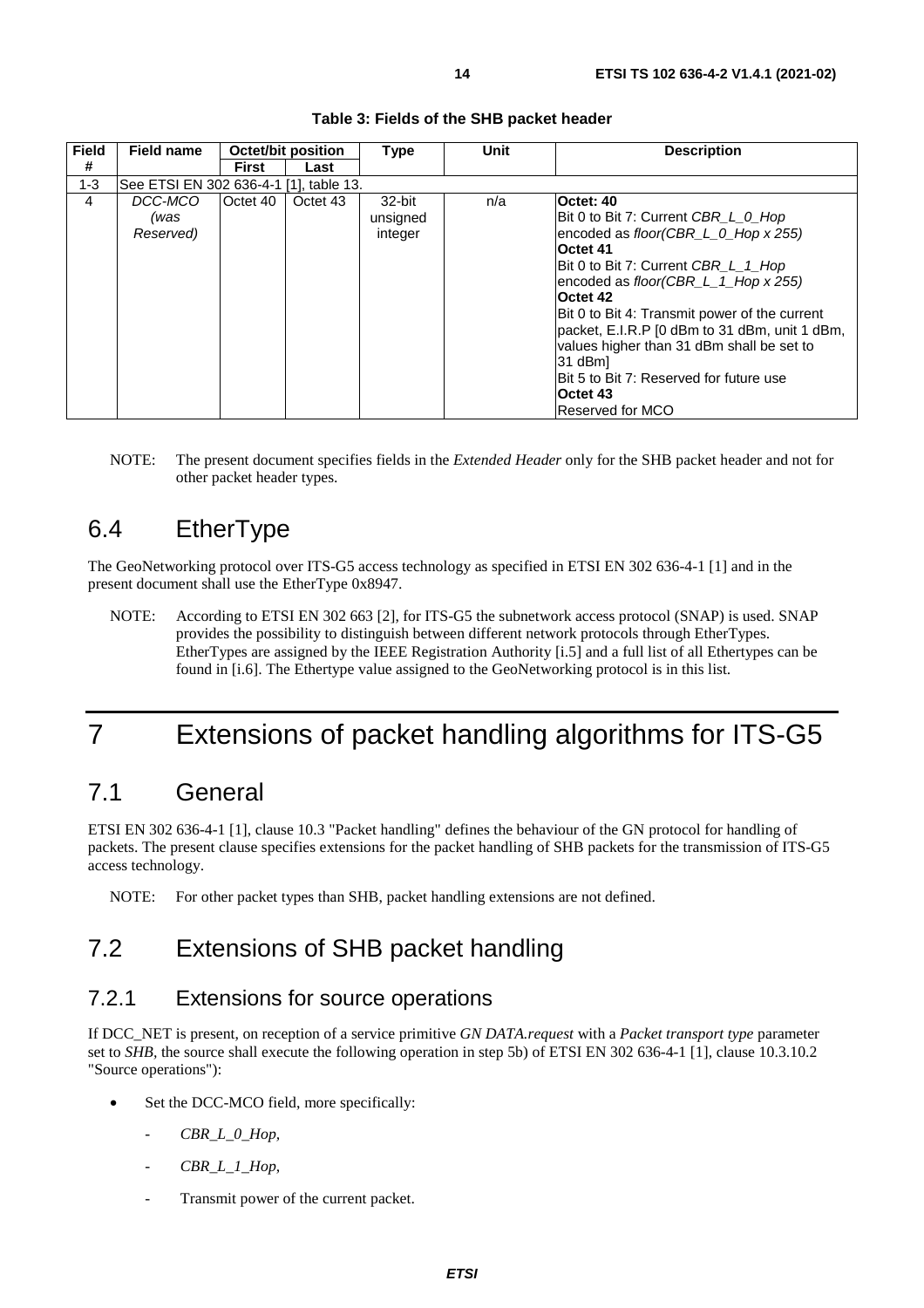<span id="page-14-0"></span>Further details are specified in clauses [5.2](#page-8-0) "Maintenance of DCC variables", [6.2](#page-10-0) "Location table extensions ITS-G5" and [6.3.3](#page-12-0) "Field settings in the *Extended Header* of the SHB packet" of the present document.

#### 7.2.2 Extensions for receiver operations

If DCC\_NET is present, on reception of a SHB packet, the GeoAdhoc router shall execute the following operations between step 6) and step 7) of ETSI EN 302 636-4-1 [[1](#page-4-0)], clause 10.3.10.3 "Receiver operations":

- Update the LocTEX-G5, more specifically:
	- *TST\_G5(GN\_ADDR),*
	- *TST\_SO\_PV\_G5 (GN\_ADDR),*
	- *TX\_POWER\_G5(GN\_ADDR)*,
	- *RSSI\_G5(GN\_ADDR),*
	- CBR\_R\_0\_Hop,
	- *CBR\_R\_1\_Hop*.

Further details are specified in clauses [5.2](#page-8-0) "Maintenance of DCC variables", [6.2](#page-10-0) "Location table extensions ITS-G5" and clause [6.3.3](#page-12-0) "Field settings in the *Extended Header* of the SHB packet" of the present document.

### 8 Mapping of traffic classes to transmission parameters for ITS-G5

As specified in ETSI EN 302 636-4-1 [\[1](#page-4-0)], annex G "GeoNetworking traffic classification" and clause [6.3.2](#page-12-0) "Field settings in the *Common Header*" in the present document, GeoNetworking prioritizes packets using the traffic class identifier *TC ID* in the *TC* field of the *Common Header*.

The *TC ID* is set by the facilities layer for every packet and is used by the GeoNetworking protocol to categorize the packet into a traffic class. The TC ID is used to assign packets to DCC queues as described in ETSI TS 103 175 [[3\]](#page-4-0), clause B.2 "DCC\_ACC" and the assignment shall be as defined in [\[6](#page-4-0)] (RS\_BSP\_235 and RS\_BSP\_267) and ETSI TS 103 301 [\[5](#page-4-0)]. The *TC ID* is also mapped to a user priority (UP) and an access category (AC) value of the QoS facility in IEEE 802.11-2016 [[i.4\]](#page-5-0) (see ETSI EN 302 663 [\[2](#page-4-0)], clause C.4.4, "EDCA parameters, AC and UP").

GeoNetworking shall use the mapping between TC ID, UP and AC for ITS-G5 as specified in table 4.

| <b>TC ID</b> | <b>UP in 802.1D</b> | AC in 802.11 |
|--------------|---------------------|--------------|
|              |                     | AC VO        |
|              |                     | AC VI        |
|              |                     | AC BE        |
|              |                     | AC BK        |

#### **Table 4: Mapping between TC ID, UP and AC for ITS-G5**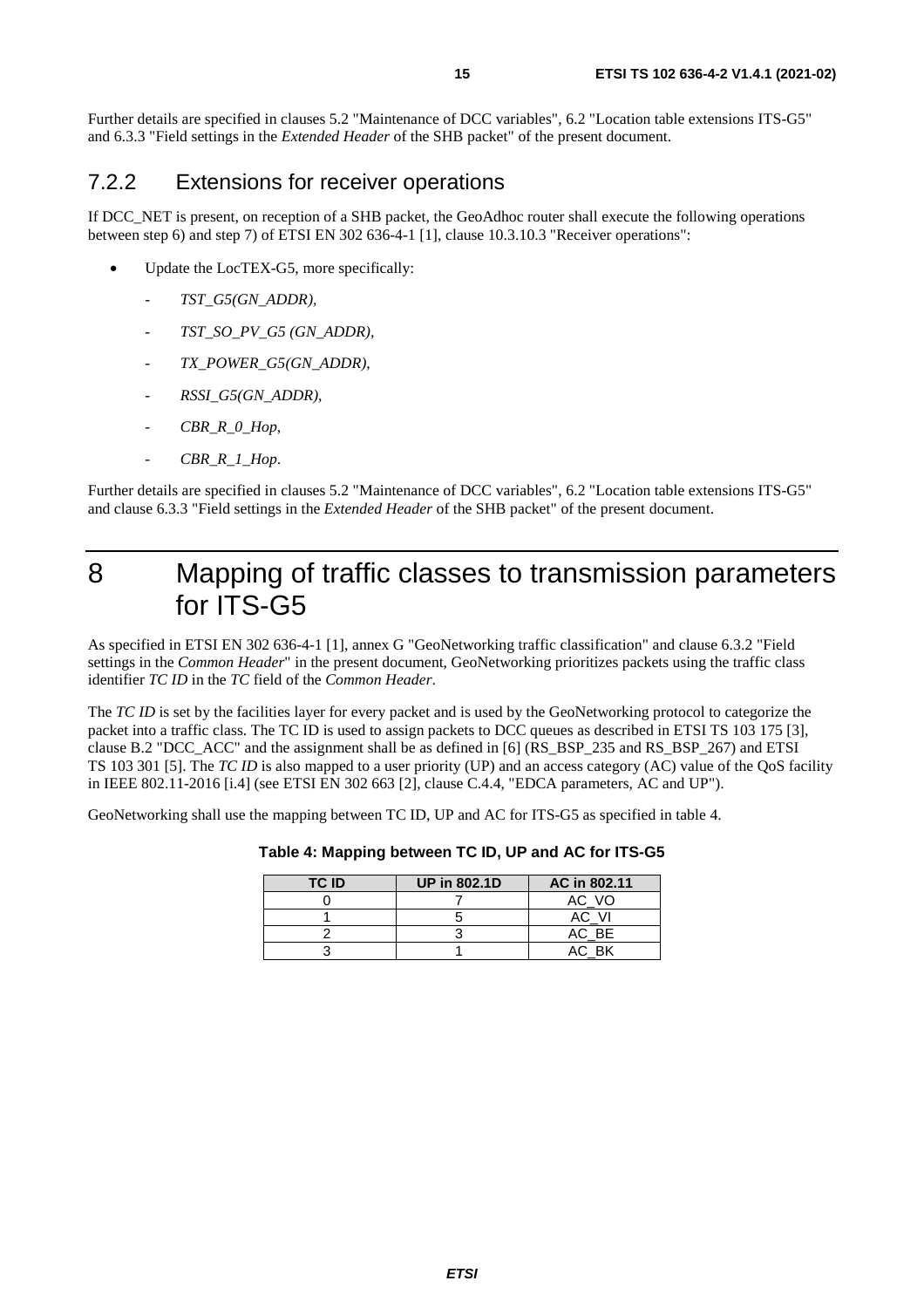## <span id="page-15-0"></span>Annex A (normative): GeoNetworking protocol constants for ITS-G5

The GeoNetworking protocol constants as specified in ETSI EN 302 636-4-1 [\[1](#page-4-0)], annex H "GeoNetworking protocol constants" shall be extended by the protocol constants in table A.1.

The protocol constants represent MIB attributes specified in annex [B](#page-16-0) of the present document.

#### **Table A.1: GeoNetworking protocol constants for ITS-G5**

| Item          | <b>GeoNetworking protocol constant</b>                                                   | Default/initial value | <b>Comment</b>                                                                                         |
|---------------|------------------------------------------------------------------------------------------|-----------------------|--------------------------------------------------------------------------------------------------------|
|               | itsGnLifetimeLocTEX                                                                      |                       | Lifetime for the ITS-G5 extensions of the location                                                     |
|               |                                                                                          |                       | table entry [s]                                                                                        |
| $\mathcal{P}$ | itsGNCBRTarget                                                                           | 0.62                  | Value for the intended global channel busy ratio                                                       |
|               |                                                                                          |                       | <b>CBR</b> Target                                                                                      |
|               |                                                                                          |                       | Value specified in ETSI TS 103 175 [3] clause 6,                                                       |
|               |                                                                                          |                       | REQ9                                                                                                   |
|               |                                                                                          |                       | See note.                                                                                              |
| 3             | itsGNCBRGTriggerInterval                                                                 | 100                   | Trigger interval for calculation of CBR_G (see                                                         |
|               |                                                                                          |                       | clause 5.3) [ms]                                                                                       |
| 4             | itsGNCBRLifetime                                                                         | 1 000                 | Lifetime for the received CBR value $(T_{\neg}Cbr,$ see                                                |
|               |                                                                                          |                       | clause 5.2), i.e. duration of time in which the value                                                  |
|               |                                                                                          |                       | received from a neighbouring ITS-S is regarded as                                                      |
|               |                                                                                          |                       | valid [ms]                                                                                             |
| NOTE:         |                                                                                          |                       | The GN protocol constant itssGNCBRTarget is equal to the parameter $CTH$ in ETSI TS 103 175 [3] and it |
|               | should not be mixed up with other CBR target values used e.g. in certain DCC algorithms. |                       |                                                                                                        |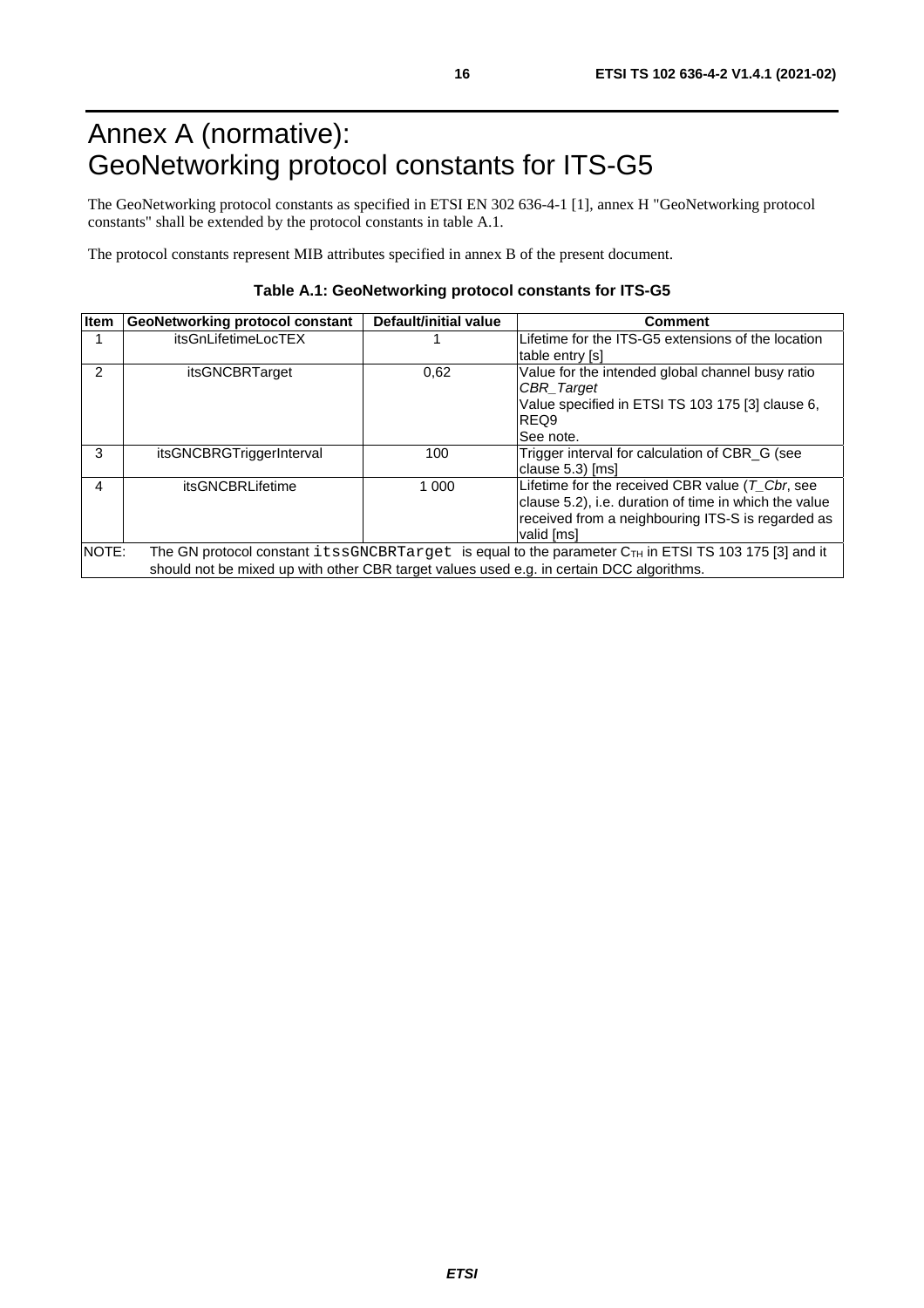## <span id="page-16-0"></span>Annex B (informative): Extensions of the GeoNetworking MIB

The ASN.1 encoding of the GeoNetworking MIB, as specified in ETSI EN 302 636-4-1 [\[1](#page-4-0)], annex I "ASN.1 encoding of the GeoNetworking MIB", is extended by the issGnITSG5 sub group and the MIB attributes itsGnLifetimeLocTEEX , itsGNCBRTarget, itsGNCBRGTriggerInterval and itsGNCBRLifetime as follows:

```
-- ***************************************************************************** 
-- * SUB SUB GROUPS 
-- ***************************************************************************** 
   itsGnSystem OBJECT IDENTIFIER ::= { itsGnMgmt 1 } 
 itsGnConfig OBJECT IDENTIFIER ::= { itsGnMgmt 2 } 
 itsGnLocationService OBJECT IDENTIFIER ::= { itsGnMgmt 3 } 
 itsGnBeaconService OBJECT IDENTIFIER ::= { itsGnMgmt 4 } 
 itsGnPacketForwarding OBJECT IDENTIFIER ::= { itsGnMgmt 5 } 
 itsGnITSG5 OBJECT IDENTIFIER ::= { itsGnMgmt 6 } 
-- ***************************************************************************** 
-- * GN ITS-G5 SUB GROUP<br>-- ***********************
                          -- ***************************************************************************** 
itsGnLifetimeLocTEEX OBJECT-TYPE 
    SYNTAX Integer32(0..65635) 
   UNITS "Seconds" 
   MAX-ACCESS read-only 
    STATUS current 
   DESCRIPTION 
       "Location table maintenance: Lifetime for the ITS-G5 extensions of the location table 
       entry in s." 
::= { itsGnITSG5 1 }
itsGNCBRTarget OBJECT-TYPE 
    SYNTAX Integer32(0..65635) 
    UNITS "percent" 
   MAX-ACCESS read-only 
    STATUS current 
   DESCRIPTION 
       "Value for the intended global channel busy ratio CBR_Target in percent [%]." 
::= { itsGnITSG5 2 } 
itsGNCBRGTriggerInterval OBJECT-TYPE 
  SYNTAX Integer32(0..1000)
   UNITS "milliseconds" 
   MAX-ACCESS read-only 
   STATUS current 
   DESCRIPTION 
       "Trigger interval for calculation of CBR_G in ms." 
::= { itsGnITSG5 3 } 
itsGNCBRLifetime OBJECT-TYPE 
  SYNTAX Integer32(0..65635)<br>INITS "milliseconds"
               "milliseconds"
  MAX-ACCESS read-only<br>STATUS current
              current
   DESCRIPTION 
       "Lifetime of the received CBR value in ms." 
::= { itsGnITSG5 4 }
```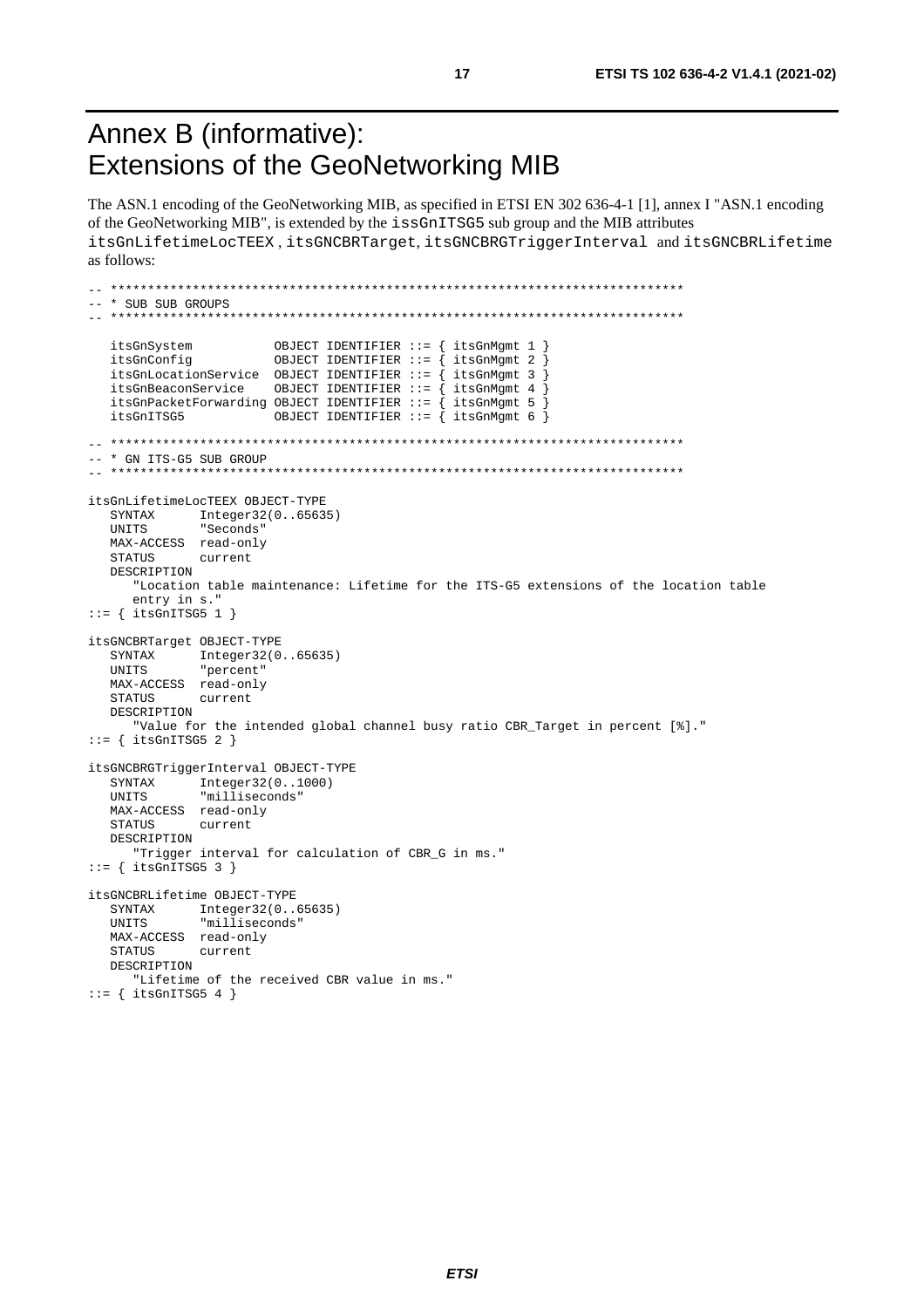## <span id="page-17-0"></span>Annex C (informative): Extensions of forwarding algorithms for ITS-G5

## C.1 General

ETSI EN 302 636-4-1 [\[1\]](#page-4-0), clauses E.3 and F.3 specify Non-Area and Area Contention-Based Forwarding (CBF), respectively. In principle, CBF works with timers to reduce the number of redundantly sent packets: When a node receives a packet, it is stored in the CBF packet buffer. Then, a CBF timer is started, which depends on the distance to the sender. After the timer expires, the packet is re-broadcasted to all neighbours. If a duplicate is received in a node while the first packet waits in the CBF packet buffer, both packets are dropped. With this overhearing mechanism, redundant packets are refused from being re-broadcasted.

NOTE: A duplicate is a second received packet at the same node with the same sequence numbers, i.e.  $SN(P(t_1)) = SN(P(t_2))$ .

ETSI TS 102 687 [[4\]](#page-4-0) defines three techniques for Decentralized Congestion Control (DCC): Transmit Power Control (TPC), Transmit Rate Control (TRC) and Transmit Data rate Control (TDC). It then specifies a reactive and an adaptive DCC approach. With the reactive approach, an ITS-S enters a DCC state that depends on the current CBR, whereas in each state one of a combination of the techniques (TPC, TRC or TDC). The adaptive approach applies TRC. As specified in ETSI TS 102 687 [[4\]](#page-4-0), in TRC, the packet rate of an ITS-S is controlled by adapting the time  $T_{of}$  between two consecutive packets in the access layer. If the CBR grows,  $T_{\text{off}}$  increases, leading to longer queuing times of packets in the transmit queues.

Under high CBR conditions, the queuing time of the packets in the access layer exceeds the CBF timers, which leads to a failure of CBF's overhearing. As a result, all packets with the same sequence numbers are re-broadcasted. The reason is that all CBF timers expire and then the packets are passed to the access layer. In the access layer, packets cannot be refused from re-broadcasting. In other words, if TRC is applied under high channel busy ratio conditions, CBF does not work properly anymore and the channel is flooded with redundant packets.



**Figure C.1: Mechanism to recover CBF's overhearing**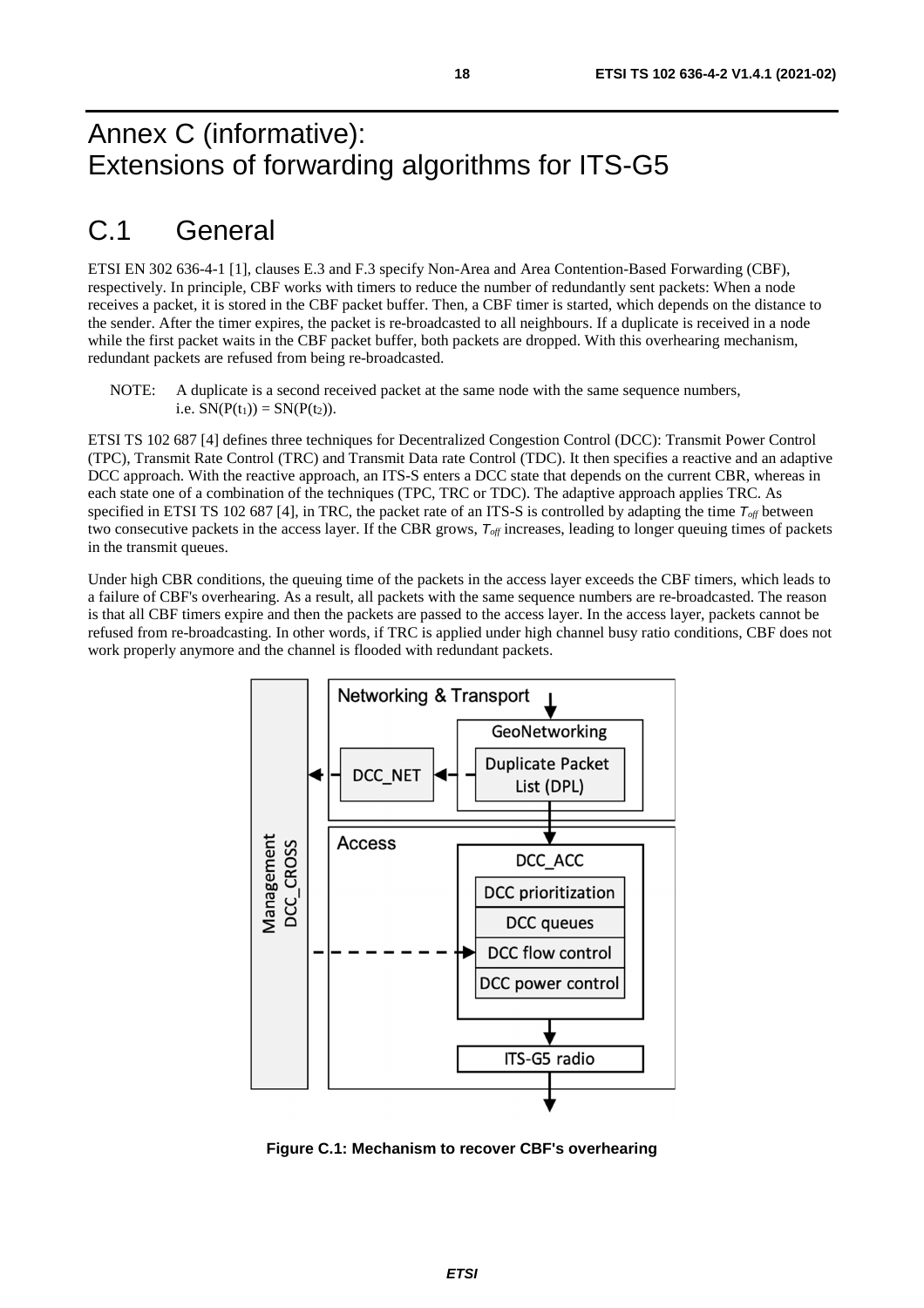<span id="page-18-0"></span>To restore CBF's overhearing, the overhearing mechanism is extended to the DCC flow control at the access layer: As illustrated in figure [C.1,](#page-17-0) the Duplicate Packet List (DPL) of GeoNetworking is linked with the flow control of DCC\_ACC. Then, if a duplicate was received at the networking & transport layer, the DCC flow control at DCC\_ACC can discard the corresponding packets.

In detail, if a duplicate arrives at the networking & transport layer, an entry is generated in the DPL. The flow control of DCC\_ACC retrieves this information through DCC\_NET and DCC\_CROSS. When the flow control takes a packet from the transmit queues, it checks the packet whether it is a duplicate. If no entry in the DPL exists, the packet is sent immediately. If during the packet's queuing time in the transmit queues a duplicate arrives at the networking & transport layer, the flow control of DCC\_ACC discards the packet and schedules the next packet for transmission.

## C.2 Enhancements of non-area and area Contention-Based Forwarding (CBF) algorithms

If non-area and area Contention-Based Forwarding (CBF), as specified in ETSI EN 302 636-4-1 [[1\]](#page-4-0), clauses E.3 and F.3, is used, DCC\_ACC should process a packet as follows: when DCC\_ACC dispatches a packet from the transmit queues, it retrieves information from the DPL at the networking layer via DCC\_NET and DCC\_CROSS. If the processed packet is a duplicate, DCC\_ACC drops the packet. Otherwise, DCC\_ACC continues processing the packet.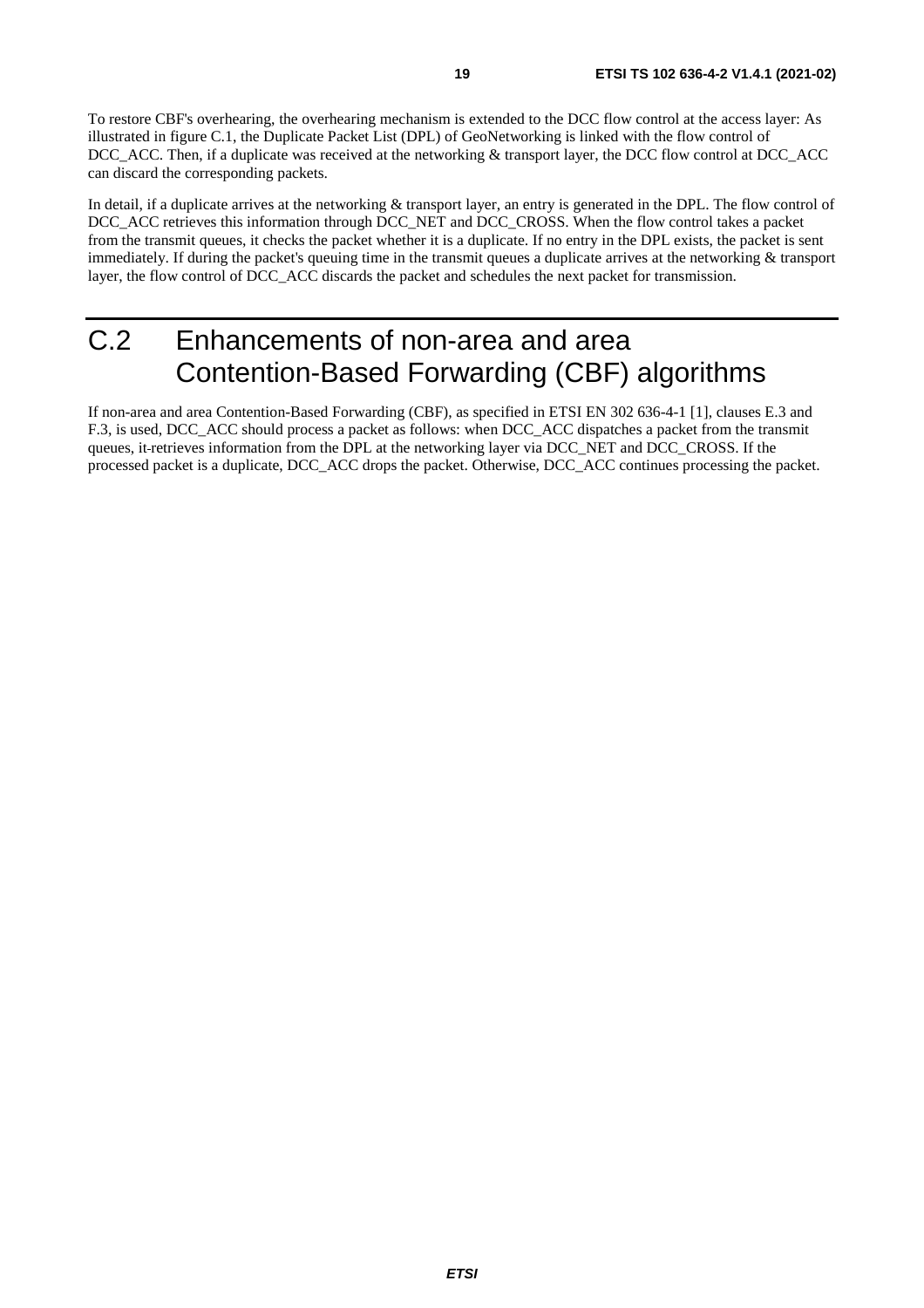- <span id="page-19-0"></span>• R.K. Schmidt, A. Brakemeier, T. Leinmüller, B. Böddeker, G. Schäfer: "Architecture for Decentralized Mitigation of Local Congestion in VANETs", 10<sup>th</sup> International Conference on Intelligent Transport Systems Communications (ITST 2010), Kyoto, Japan, November 9-11, 2010.
- G. Bansal, J. B. Kenney, and C. E. Rohrs: "LIMERIC: A Linear Adaptive Message Rate Algorithm for DSRC Congestion Control", IEEE Transactions on Vehicular Technology, vol. 62, no. 9, pp. 4182-4197, November 2013, DOI: 10.1109/TVT.2013.2275014.
- T. Tielert, D. Jiang, Q. Chen, L. Delgrossi and H. Hartenstein: "Design Methodology and Evaluation of Rate Adaptation Based Congestion Control for Vehicle Safety Communications", IEEE Vehicular Networking Conference (VNC 2011), Amsterdam, Netherlands, pp. 116 -123, DOI: 10.1109/VNC.2011.6117132.
- S. Kühlmorgen, H. Lu, A. Festag, J. Kenney, S. Gemsheim, G. Fettweis: "Evaluation of Congestion-Enabled Forwarding With Mixed Data Traffic in Vehicular Communications", IEEE Transactions on Intelligent Transportation Systems, DOI: 10.1109/TITS.2018.2890619.